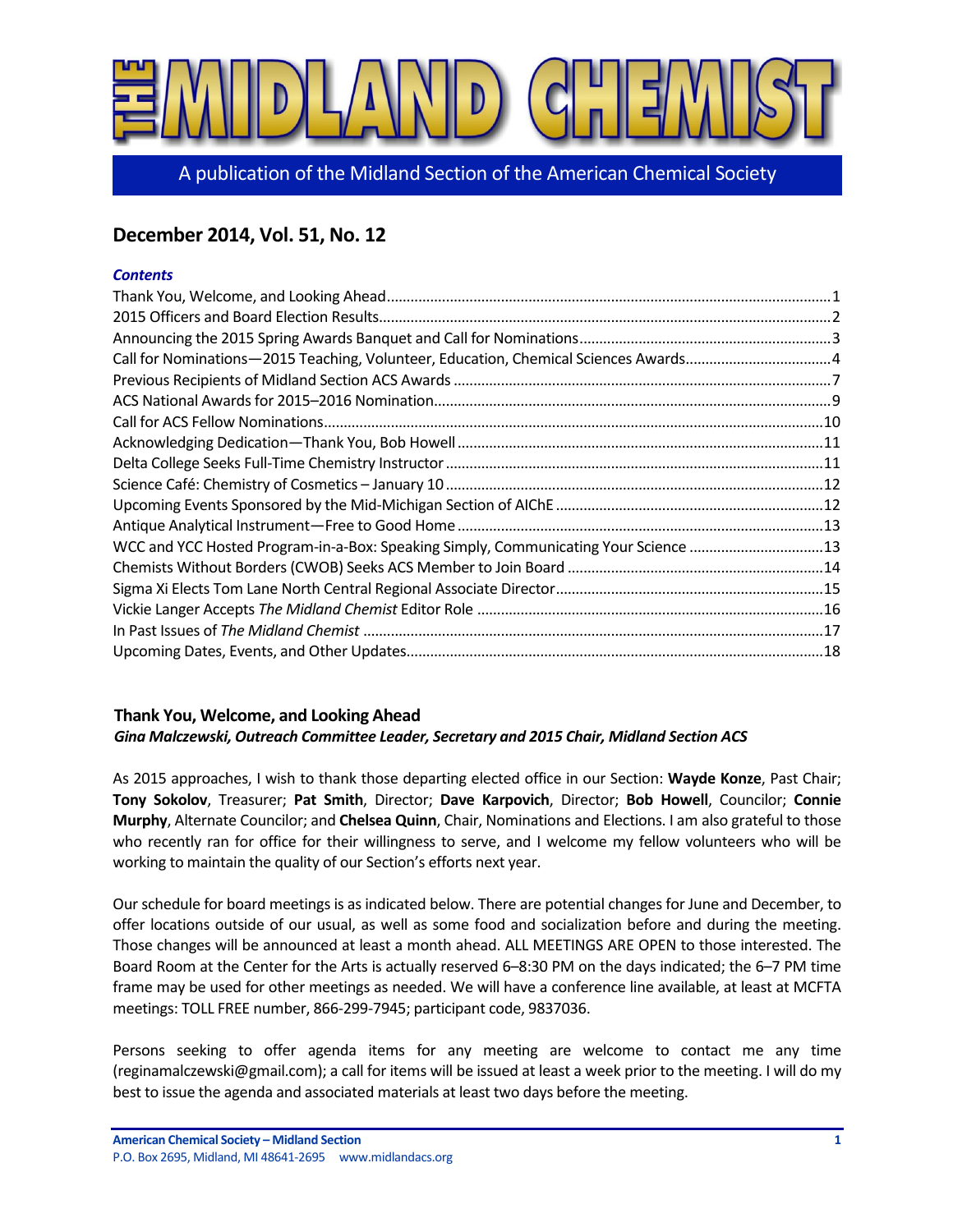| <b>2015 ACS Midland Section Board Meeting Schedule</b> |                              |                                                                                                                           |  |  |  |
|--------------------------------------------------------|------------------------------|---------------------------------------------------------------------------------------------------------------------------|--|--|--|
|                                                        |                              | Mondays; 7–8:30 PM                                                                                                        |  |  |  |
| <b>DATE</b>                                            | <b>LOCATION</b>              | <b>NOTE</b>                                                                                                               |  |  |  |
| January 5                                              | <b>MCFTA Board Room</b>      |                                                                                                                           |  |  |  |
| February 2                                             | <b>MCFTA Board Room</b>      |                                                                                                                           |  |  |  |
| March 2                                                | <b>MCFTA Board Room</b>      |                                                                                                                           |  |  |  |
| April 6                                                | <b>MCFTA Board Room</b>      | National ACS Spring Meeting, March 22-26, Denver. Midland<br>Public Schools spring break, March 30 week. Easter, April 5. |  |  |  |
| May 4                                                  | <b>MCFTA Board Room</b>      |                                                                                                                           |  |  |  |
| June 1                                                 | MCFTA Board Room (tentative) | Location and date may change.                                                                                             |  |  |  |
| August 3                                               | MCFTA Board Room             | NO MEETING IN JULY.                                                                                                       |  |  |  |
| August 31                                              | <b>MCFTA Board Room</b>      | National ACS Fall Meeting is August 16-20, in Boston.                                                                     |  |  |  |
| October 5                                              | <b>MCFTA Board Room</b>      | NO MEETING IN SEPTEMBER due to Labor Day conflict.                                                                        |  |  |  |
| November 2                                             | <b>MCFTA Board Room</b>      |                                                                                                                           |  |  |  |
| December 7                                             | MCFTA Board Room (tentative) | Location and date may change.                                                                                             |  |  |  |

# **2015 Officers and Board Election Results**

## *Chelsea Quinn, Chair, Nominations and Elections*

A summary of the results of this fall's election of the 2015 Officers and Board of the Midland Section of the American Chemical Society is reported below:

| <b>Chair-Elect:</b>      | Gina Malczewski          |
|--------------------------|--------------------------|
| Secretary:               | Wenyi Huang              |
| Treasurer:               | <b>Wendy Flory</b>       |
| <b>Chair of N&amp;E:</b> | <b>Kshitish Patankar</b> |
| Director:                | <b>Michelle Rivard</b>   |
| Director:                | <b>Thomas Lane</b>       |
| Director:                | <b>Dave Stickles</b>     |
| Councilor:               | <b>Dale LeCaptain</b>    |
| Alternate Councilor:     | <b>Tami Sivy</b>         |

A total of 124 valid ballots were received, representing about 18% of the eligible voters. This is a slight increase from last year, and still demonstrates strong support by our Local Section to those who put the effort into running for a position on our board. Congratulations and welcome to the new 2015 officers and board members!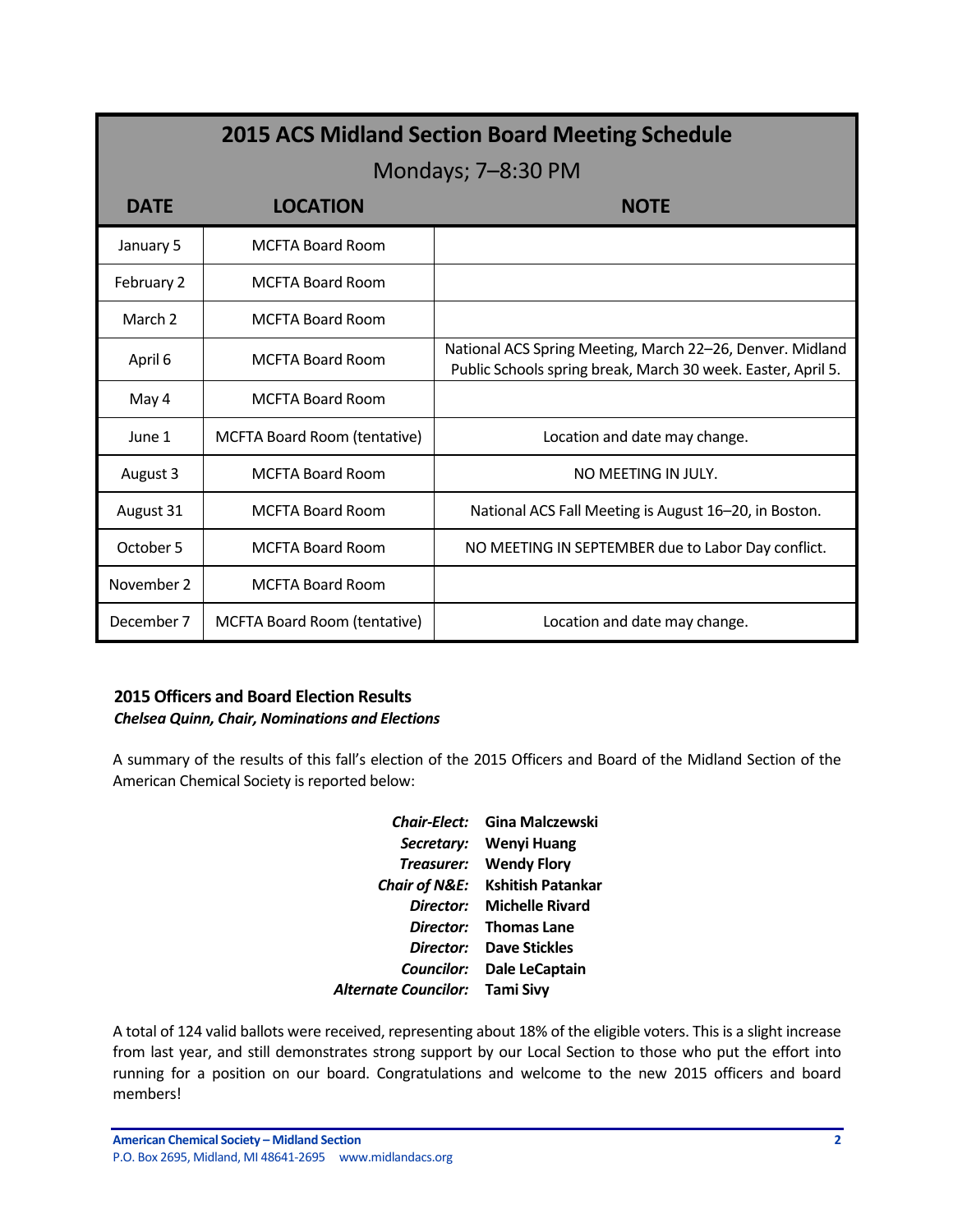# **Announcing the 2015 Spring Awards Banquet and Call for Nominations** *Diana Deese, Awards Committee Chair, Midland Section ACS*

It is that time of year again when we have the opportunity to recognize outstanding educators, volunteers and colleagues. I am asking that you take the time to nominate that outstanding person to be recognized at the American Chemical Society-Midland Section Spring Awards Banquet at the Great Hall and Convention Center in Midland (date to be determined). The awards banquet is a great way to connect with others in the industry, those who have gone before us, those who teach the next generation, and those who will be following in our footsteps.

The process of nominating can be fun and easy. Consider getting your colleagues together for lunch and putting together a packet. If you are in a managerial role and are worried about favoritism, consider nominating 2-3 qualified persons (you will remain anonymous). If you feel you deserve an award but everyone is just too busy to notice, consider leaving suggestions or have an outright discussion with your manager. If you are a parent: Does your child have a great science teacher? If so, consider nominating him/her.

From personal experience, if you know the deserving person, it only takes one hour to put together an awardwinning letter, and an additional 15 minutes soliciting supporting letters. Think of what it will mean to that person and how good you will feel about your good deed. I have listed previous award recipients and would like to remedy that nasty "No Recipient" comment, as there is surely someone deserving in every category!

When you realize how exciting it is to nominate someone at the local level and you want to do more, I invite you to peruse the veritable cornucopia of awards the American Chemical Society offers at the national level. I have listed them below (editor's note, see page 9), each linked to the corresponding Web address where you can find out more information. Now is the time to begin nominations for National awards for 2015–2016 as most annual reviews have a deadline of November 1.

Nomination packets for all awards (except outstanding high school and collegiate awards) must, at a minimum, consist of a current resume or equivalent, and at least one supporting letter in addition to your letter of nomination, all stating why the nominee is deserving of the award with specific examples of professional involvement/growth, contributions to industry, and, outside affiliations.

It is highly recommended that the nomination include a publications and patent list, where applicable, and additional letters of support which can come from students, parents, community members, and/or administrators. An example nomination letter can be requested from the awards chair via e-mail. Nominations not meeting the minimum requirements, and submissions received after the April 7, 2015 deadline, will not be considered.

For those of you sequestered in labs who feel you might not be able to attend unless you nominate someone, I say save the date and come on out for a night of food, fun, and fraternization! Watch for more detailed information right here in *The Midland Chemist!* 

As always, contact me if you have any questions: Diana Deese, Midland Section ACS Awards Committee Chair (dkdeese@dow.com).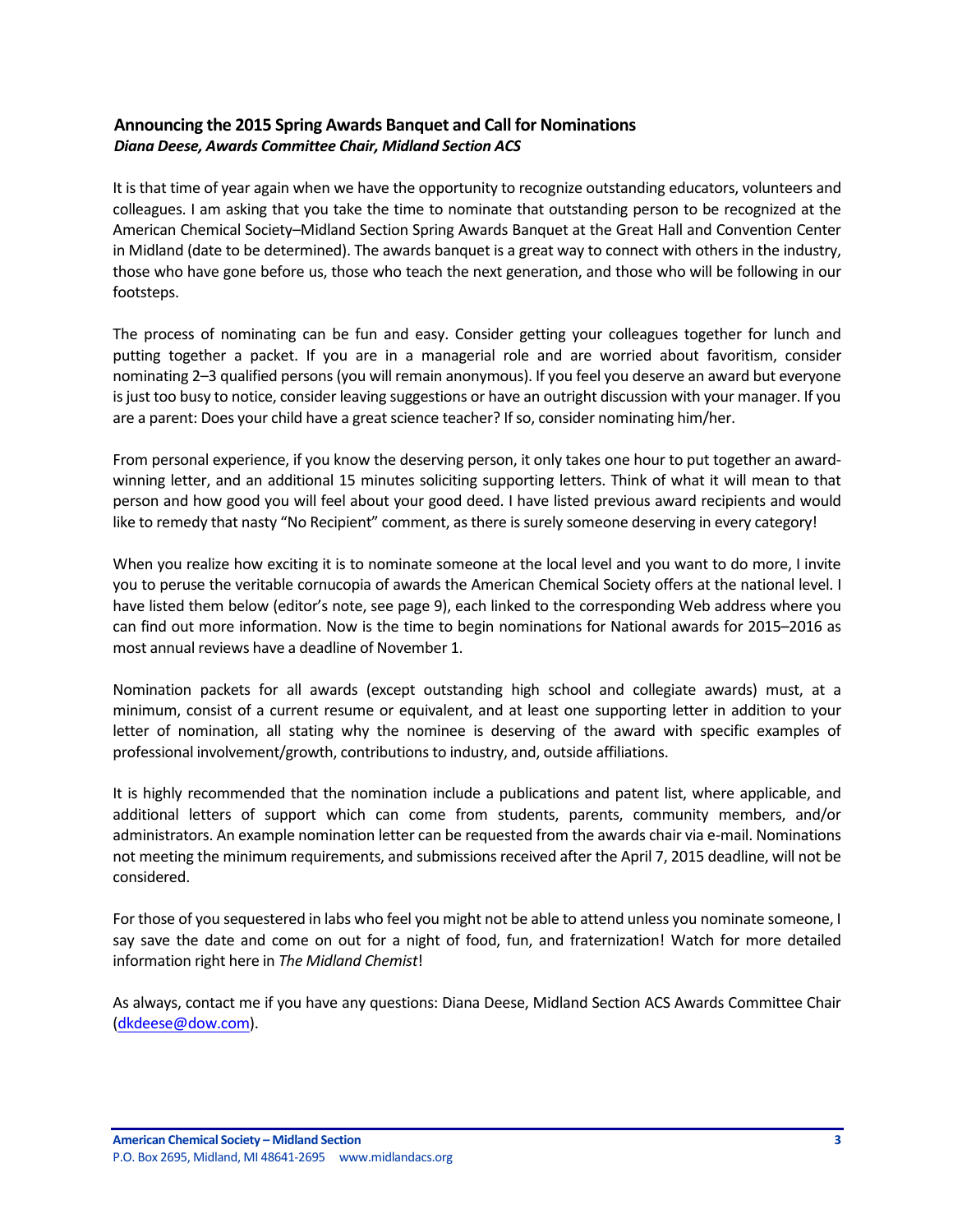# **Call for Nominations-2015 Teaching, Volunteer, Education, Chemical Sciences Awards** *Diana Deese, Awards Committee Chair, Midland Section ACS*

Each year, the Midland Section of the American Chemical Society presents awards to recognize outstanding achievement in the chemical sciences. Nominations for the 2015 awards are invited for the following areas:

- Outstanding Elementary Level Science Teaching
- Outstanding Middle Level Science Teaching
- Outstanding High School Chemistry Teaching
- Outstanding College Chemistry Teaching
- Science Education Volunteer of the Year
- Outstanding Achievement and Promotion of the Chemical Sciences
- Outstanding Service to the American Chemical Society
- Outstanding Chemical Technician
- Outstanding High School/College Chemistry Students

## *Outstanding Science/Chemistry Teaching Awards*

Candidates for the teaching awards must be educators at schools in the five-county geographical area of the Midland Section: Bay, Gratiot, Isabella, Midland and Saginaw Counties. One candidate will be recognized for their teaching contributions in each of the following categories: Elementary, Middle Level, High School, and College.

### *Science Education Volunteer of the Year*

The Science Education Volunteer of the Year award is presented to an individual who makes a substantial contribution to science learning in the Midland Section through voluntary efforts.

#### **Outstanding Achievement and Promotion of the Chemical Sciences**

Each year the Midland Section honors an individual residing within the Section's geographical area who has demonstrated outstanding achievement and promotion of the chemical sciences. This award recognizes dedication and service to the chemical profession, but the recipient need not be an ACS member.

## *Outstanding Service to the American Chemical Society*

The Section sponsors an annual award to recognize outstanding service to the Midland Section of the ACS. This award recognizes achievement in the promotion of the goals and objectives of the Society. Nominees shall be members of the Midland Section. Nominations should include a history of service to the Midland Section, and supporting letters from fellow ACS members.

#### *Outstanding Chemical Technician*

The Section presents an annual Outstanding Chemical Technician award to an individual who has demonstrated an extremely high degree of professionalism as a chemical technician. Nominees must have worked for five years as a chemical technician, or in a related field, and whose primary job includes conducting experimentation or correlating information to help solve chemical problems or discover new chemical knowledge. Nominee must have successfully completed a two-year post-high school level chemistry curriculum leading to an associate degree, the equivalent course in a baccalaureate program, or equivalent experience. ACS membership is not required for chemical technicians to be eligible for this award.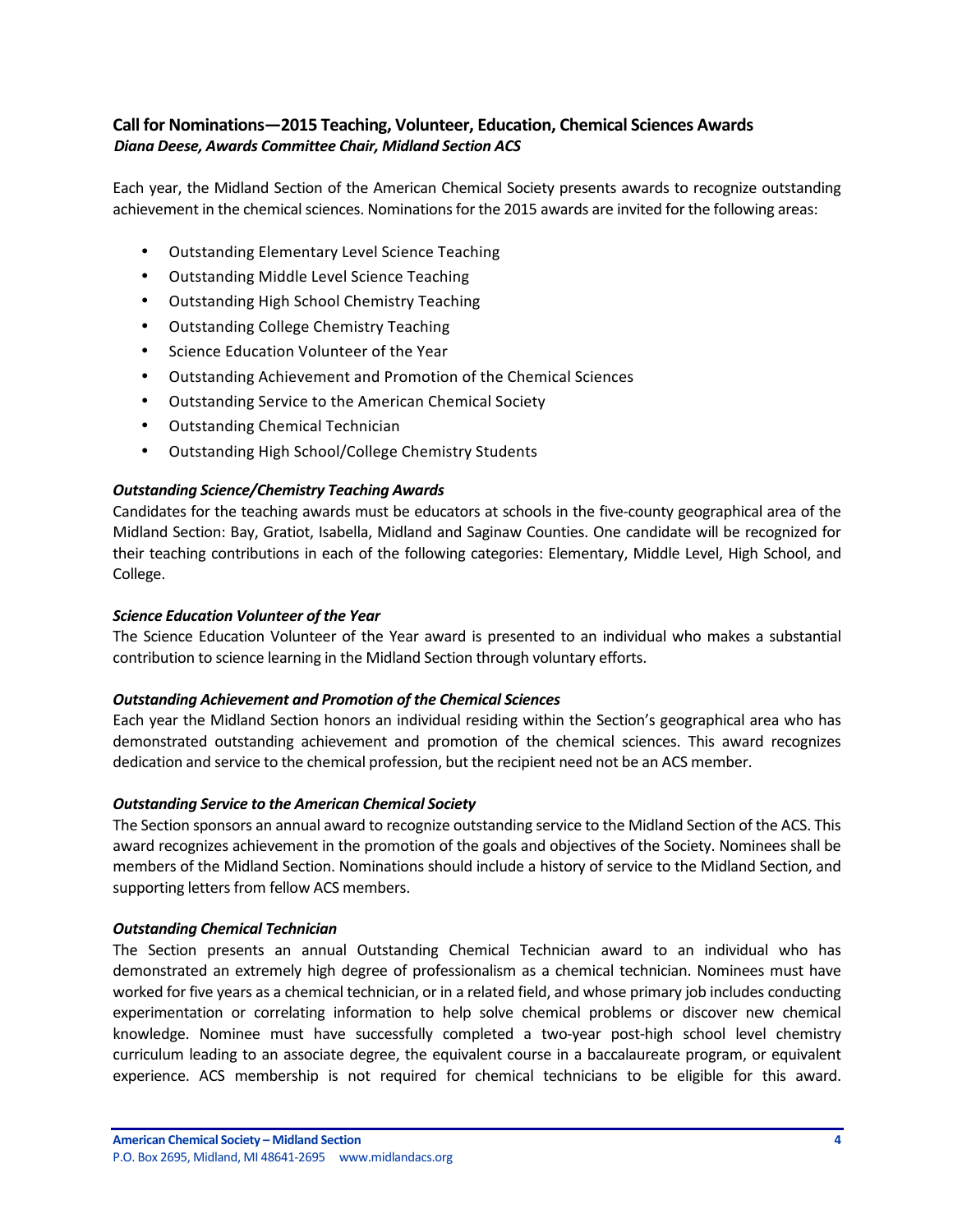Nominations should include outside affiliations. *Request the National ACS nomination form from the awards chair to nominate in this category.* 

Recipients of all awards will be selected by the Awards Committee with the exception of the Outstanding Achievement and Promotion of the Chemical Sciences award, which is submitted for approval by the Executive Committee. Nominators should write a letter indicating the award and describing the attributes of the candidate.

Nomination packets for all awards (except outstanding high school and collegiate awards) must, at a minimum, consist of a current resume or equivalent, and at least one additional supporting letter included with your nomination all stating why the nominee is deserving of the award. Specific examples should be given in areas such as professional involvement/growth, contributions to industry, and outside affiliations. It is highly recommended that the nomination include a publications and patent list where applicable. Additional letters of support can come from students, parents, community members, and/or administrators.

The deadline for nominations is April 7, 2015. Nominations not meeting the minimum requirements, and submissions received after the April 7 deadline, will not be considered. Mail or fax submissions are acceptable; *electronic (e-mail)* submissions are preferred. All submissions must be accompanied by the name, position, address and phone number of the nominator.

#### *Outstanding Chemistry Students*

The Awards Committee also recognizes outstanding chemistry students at the high school and collegiate levels. Those students should be selected by their respective departments, and their names forwarded to the Awards Committee using the form attached to this call for nominations. One selection per school; no supporting letters needed.

Award recipients, as well as Chemistry Olympiad winners and Fifty/Sixty/Seventy Year ACS Members, will be honored at the 2015 ACS Spring Recognition Dinner at the Great Hall in the Valley Plaza, Midland.

The Awards Committee greatly appreciates the efforts involved in nominating someone, and wishes to thank you for helping to recognize deserving students, colleagues, and educators in our Section. Please pass this information along to anyone involved in our local science programs!

For example nominations or more detail on any award, please contact Diana Deese.

#### *Electronic submissions are acceptable and preferred*, or via U.S. mail to:

Diana K. Deese, Chair ACS Midland Section Awards Committee Phone: (989) 636-9915 e-mail: awards@midlandacs.org or dkdeese@dow.com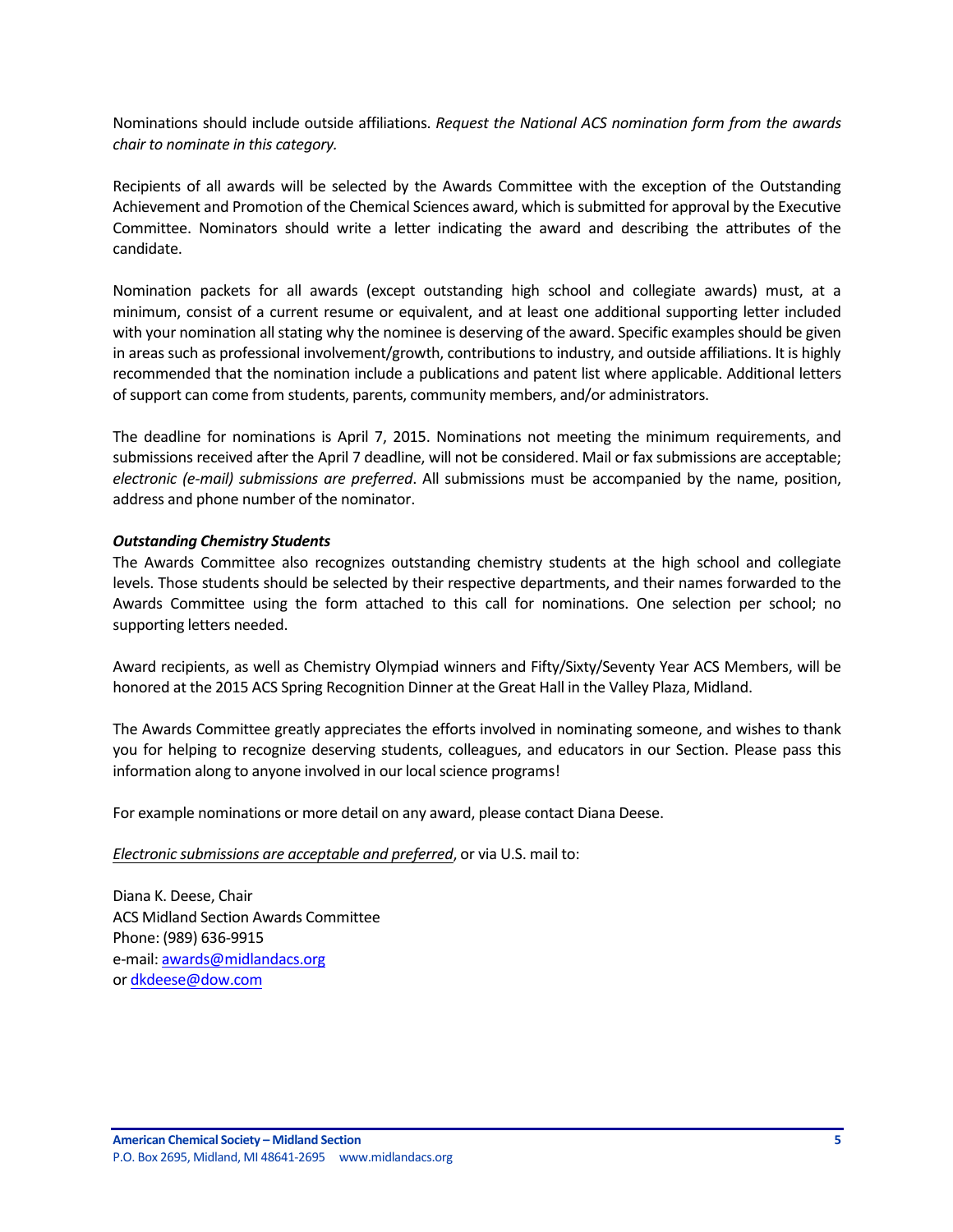

# **American Chemical Society – Midland Section**

Nomination Form for 2015 Outstanding High School / Collegiate Chemistry Student **ACS Midland Section**

| School: Experience of the state of the state of the state of the state of the state of the state of the state of the state of the state of the state of the state of the state of the state of the state of the state of the s |
|--------------------------------------------------------------------------------------------------------------------------------------------------------------------------------------------------------------------------------|
|                                                                                                                                                                                                                                |
| (Indicate) (Please print legibly)                                                                                                                                                                                              |
|                                                                                                                                                                                                                                |
|                                                                                                                                                                                                                                |
|                                                                                                                                                                                                                                |
| Student's career/postgraduate plans (if known):                                                                                                                                                                                |
| <u> 1989 - Johann Stoff, amerikansk politiker (* 1908)</u>                                                                                                                                                                     |
| Please return this form to the following address no later than April 7, 2015:                                                                                                                                                  |
| Diana K. Deese                                                                                                                                                                                                                 |
| ACS Awards Committee Chair, Midland Section                                                                                                                                                                                    |
| Midland, MI 48686                                                                                                                                                                                                              |
| Phone: (989) 636-9915                                                                                                                                                                                                          |
| e-mail: dkdeese@dow.com                                                                                                                                                                                                        |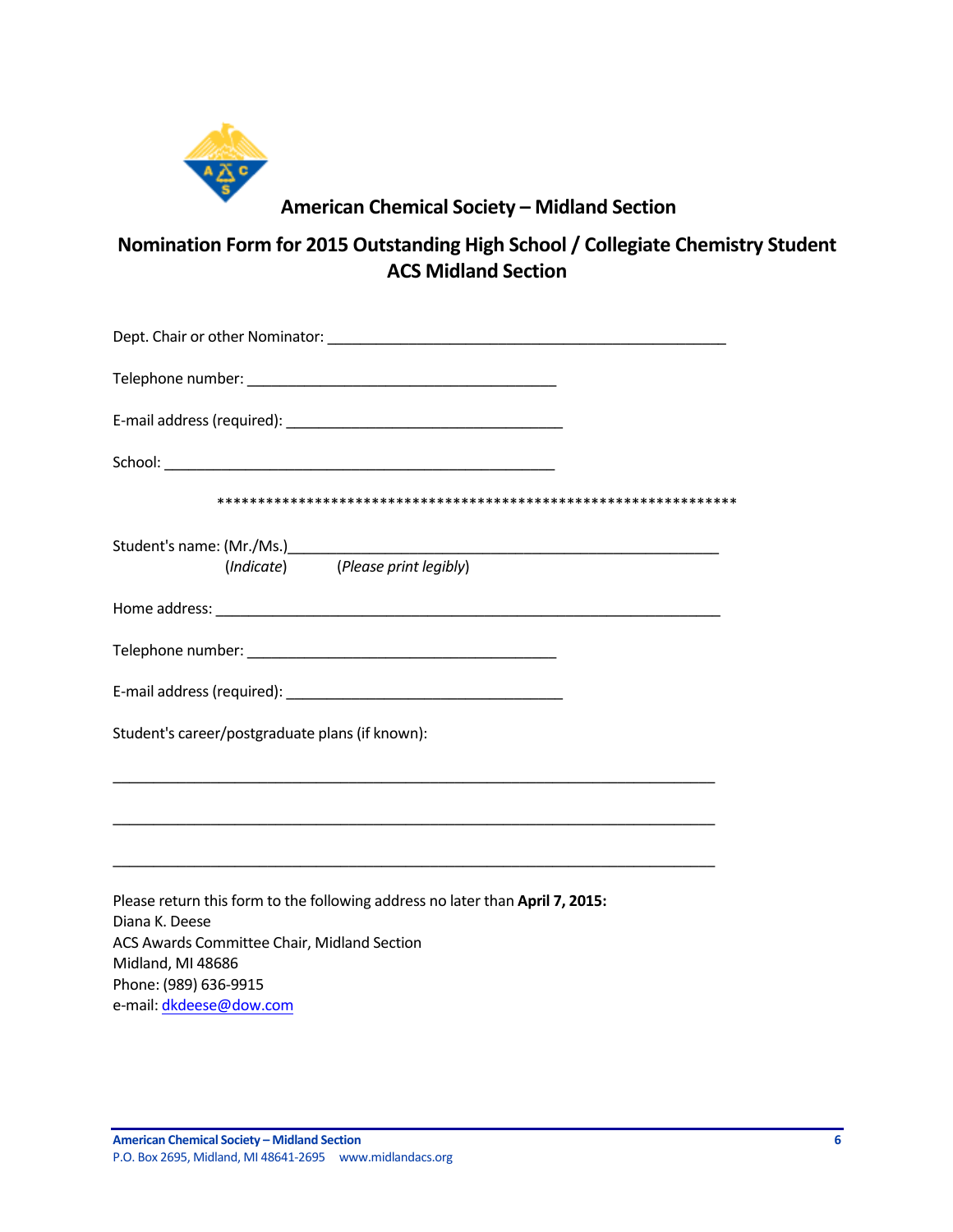# **Previous Recipients of Midland Section ACS Awards** *Diana Deese, Awards Committee Chair, Midland Section ACS*

|      | <b>Elementary Level Science Education</b> |      | <b>Middle Level Science Education</b> |      | <b>High School Chemistry Teaching</b> |
|------|-------------------------------------------|------|---------------------------------------|------|---------------------------------------|
| 1992 | Karen Ziemelis                            | 1992 | Derrell Steffen                       | 1989 | Robert Wallace                        |
| 1993 | Lela Wade                                 | 1993 | Laurie Hepinstall                     | 1990 | Gary Ronk                             |
| 1994 | Constance A. Dullock                      | 1994 | JoAnn Kraut                           | 1991 | No Recipient                          |
| 1995 | Joan Klopcic                              | 1995 | No Recipient                          | 1992 | John Clark, Edna Konwinski            |
| 1996 | Mark Hackbarth                            | 1996 | Barbara J. Bibbee                     | 1993 | Mary Irons                            |
| 1997 | Denise Koppleberger, Cheryl Ruthig        | 1997 | Gary J. Johnson                       | 1994 | Jo Ann Pelkki                         |
| 1998 | Barbara McGivern                          | 1998 | No Recipient                          | 1995 | No Recipient                          |
| 1999 | John Clark                                | 1999 | No Recipient                          | 1996 | Sandra Schafer                        |
| 2000 | Sue Burtch, Robin Harshman-Rogers,        | 2000 | No Recipient                          | 1997 | Mary Fredell                          |
|      | Vicki Richard, Clare Jorgensen            | 2001 | No Recipient                          | 1998 | Dale Ressler                          |
| 2001 | Cathy Egerer, Amy Hindbaugh-Marr          | 2002 | Joel Mikusko                          | 1999 | Robert Enszer                         |
| 2002 | Maureen Becker                            | 2003 | No Recipient                          | 2000 | Steven Kelly                          |
| 2003 | Leon Katzinger                            | 2004 | <b>Christine Brillhart</b>            | 2001 | <b>William Stokes</b>                 |
| 2004 | Joan Roels                                | 2005 | No Recipient                          | 2002 | Robert Hansen                         |
| 2005 | <b>Curt Moses</b>                         | 2006 | <b>Matthew Miller</b>                 | 2003 | No Recipient                          |
| 2006 | Robin Allen                               | 2007 | John Hoving                           | 2004 | Doug Grezeszak                        |
| 2007 | Diane Huckins                             | 2008 | Mark Koschmann                        | 2005 | Pamela Thompson                       |
| 2008 | Rachel Pappas                             | 2009 | Carla Piazza                          | 2006 | Daniel Sealy                          |
| 2009 | No Recipient                              | 2010 | Melinda Coyle                         | 2007 | No Recipient                          |
| 2010 | No Recipient                              | 2011 | Jennifer Lenon                        | 2008 | No Recipient                          |
| 2011 | <b>Beth Quimby</b>                        | 2012 | Jayme Swanson                         | 2009 | Nancy Vossen                          |
| 2012 | No Recipient                              | 2013 | John Barnes                           | 2010 | Sandra Schafer                        |
| 2013 | No Recipient                              | 2014 | No Recipient                          | 2011 | David Allan                           |
| 2014 | No Recipient                              |      |                                       | 2012 | David Bruessow                        |
|      |                                           |      |                                       | 2013 | Tom Short / Sarah Beery               |
|      |                                           |      |                                       | 2014 | No Recipient                          |
|      | <b>College Chemistry Teaching</b>         |      |                                       |      |                                       |
| 1989 | Joan Sabourin                             | 2001 | Sandra Smith                          | 2013 | No Recipient                          |
| 1990 | <b>Bob Howell</b>                         | 2002 | Margaret Hill                         | 2014 | Dr. David Baker                       |
| 1991 | Robert Kohrman                            | 2003 | Dale Meier                            |      |                                       |
| 1992 | <b>Scott Hill</b>                         | 2004 | Katherine Blystone                    |      |                                       |
| 1993 | Ajit Sharma                               | 2005 | <b>Ronald Sharp</b>                   |      |                                       |
| 1994 | Laura Vosejpka                            | 2006 | Arthur G. Smith                       |      |                                       |
| 1995 | George Eastland                           | 2007 | Cynthia N. Peck                       |      |                                       |
| 1996 | <b>Martin Spartz</b>                      | 2008 | No Recipient                          |      |                                       |
| 1997 | Philip Squattrito                         | 2009 | No Recipient                          |      |                                       |
| 1998 | Thomas Delia                              | 2010 | Anton Jenson                          |      |                                       |
| 1999 | Steven Keinath                            | 2011 | No Recipient                          |      |                                       |
| 2000 | James Hutchison                           | 2012 | David S. Karpovich                    |      |                                       |
|      | <b>Science Education Volunteer</b>        |      |                                       |      |                                       |
| 1992 | <b>Gregg Young</b>                        | 1999 | William Albe                          | 2007 | Teri Bickmore                         |
| 1993 | Peter Bonk                                | 2000 | Karol Childs                          |      | <b>Cal Goeders</b>                    |
| 1994 | Peter Moehs                               | 2001 | Donald Petersen                       | 2008 | <b>Tim Drier</b>                      |
| 1995 | Gretchen Kohl                             | 2002 | Joan McMahon                          | 2009 | Dave Stickles                         |
| 1996 | John Blizzard                             | 2003 | John Blizzard                         | 2010 | Lisa Thackery                         |
|      | Richard Van Effen                         | 2004 | Jan Zanyk                             | 2011 | Charles & Barbara Roth                |
|      |                                           |      |                                       |      |                                       |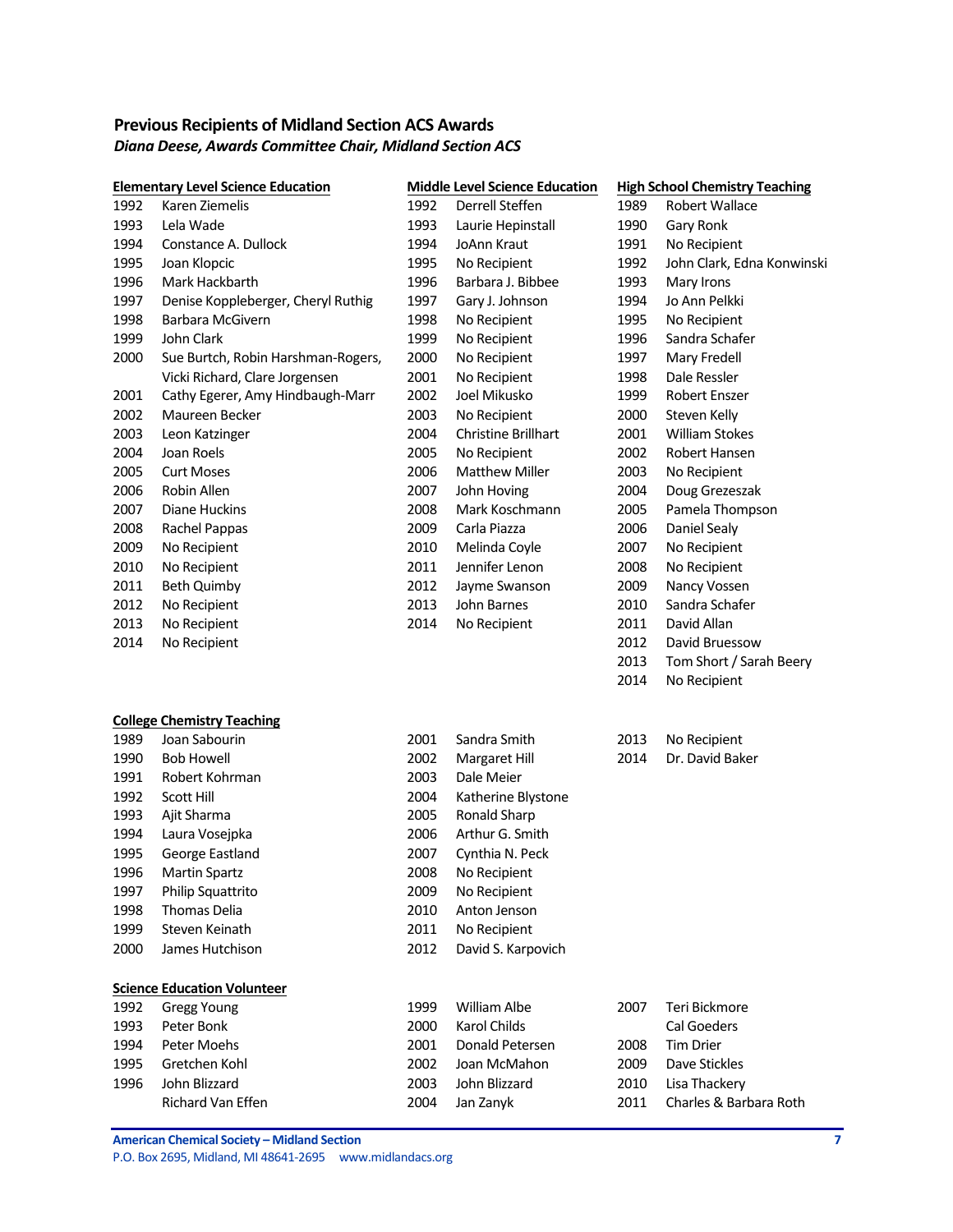| 1997 | Marvin Tegen       | 2005 Eldon Graham   | 2012 Estelle Lebeau  |
|------|--------------------|---------------------|----------------------|
|      | 1998 Carlton Beyer | 2006 Tom Chamberlin | 2013 No Recipient    |
|      |                    |                     | 2014 Charles Nielsen |

| Outstanding Achievement in the Promotion of Diversity in Chemistry, Related Sciences, and Engineering |  |  |
|-------------------------------------------------------------------------------------------------------|--|--|
| $\{A_1, \ldots, A_n\}$                                                                                |  |  |

| (Awarded every other year) |                                       |       |                           |      |                     |  |  |
|----------------------------|---------------------------------------|-------|---------------------------|------|---------------------|--|--|
|                            | 2002 George Gant, Richard Stringfield | 2008  | Sandra Parker             | 2014 | Victor Atiemo-Obeng |  |  |
|                            | 2004 Smallwood Holoman, Jr.           |       | 2010 Theophilus Leapheart |      |                     |  |  |
| 2006                       | Joan Sabourin                         | 2012. | Linneaus Dorman           |      |                     |  |  |
|                            |                                       |       |                           |      |                     |  |  |

#### **Outstanding Chemical Technician**

| 1997 | Connie J. Murphy | 2004 | Sherry Allen              | 2011 | Amy Tesolin-Gee |
|------|------------------|------|---------------------------|------|-----------------|
| 1998 | David Stickles   | 2005 | <b>Bill Rievert</b>       | 2012 | Amber Wallace   |
| 1999 | Ronald L. Good   | 2006 | Margo McIvor              | 2013 | No Recipient    |
| 2000 | Kurt A. Bell     | 2007 | Debbie Bailey             | 2014 | Jeff Seifferly  |
| 2001 | Gordon R. Roof   | 2008 | Sue Perz                  |      |                 |
| 2002 | Cynthia J. Gould | 2009 | Diana Deese               |      |                 |
| 2003 | Robert Krystosek | 2010 | No Recipient-Spring Award |      |                 |

## **Outstanding Achievement and Promotion of the Chemical Sciences**

| 1976 | Dr. Turner Alfrey, Jr.   | 1990 | Dr. Joseph E. Dunbar   | 2004 | Herbert D. (Ted) Doan      |
|------|--------------------------|------|------------------------|------|----------------------------|
| 1977 | Dr. Etcyl H. Blair       | 1991 | Dr. Thomas H. Lane     | 2005 | Dr. Michael J. Owen        |
| 1978 | Dr. David C. Young       | 1992 | Dr. Donald A. Tomalia  | 2006 | Dr. Robert E. Kohrman      |
| 1979 | Dr. Vernon A. Stenger    | 1993 | Dr. Dale J. Meier      | 2007 | Dr. Petar R. Dvornic       |
| 1980 | Dr. Daniel R. Stull      | 1994 | Dr. Philip T. Delassus | 2008 | Dr. Jack Kruper            |
| 1981 | Dr. Bob A. Howell        | 1995 | Dr. Duane B. Priddy    | 2009 | No Recipient               |
| 1982 | Dr. Wendell L. Dilling   | 1996 | Dr. Hans G. Elias      | 2010 | No Recipient-Spring Awards |
| 1983 | Dr. Donald R. Weyenberg  | 1997 | Dr. Ludo K. Frevel     | 2011 | Dr. James Falender         |
| 1984 | Dr. Edwin P. Plueddemann | 1998 | Dr. Patrick B. Smith   | 2012 | No Recipient               |
| 1985 | Dr. Raymond P. Boyer     | 1999 | Dr. David E. Henton    | 2013 | No Recipient               |
| 1986 | Stanley P. Klesney       | 2000 | Dr. Steven J. Martin   | 2014 | No Recipient               |
| 1987 | Dr. Warren B. Crummett   | 2001 | Dr. Edwin C. Steiner   |      |                            |
| 1988 | Dr. A. Lee Smith         | 2002 | Dr. Thomas J. Delia    |      |                            |
| 1989 | Dr. Do lk Lee            | 2003 | Dr. Robert M. Nowak    |      |                            |
|      |                          |      |                        |      |                            |

## **Outstanding Service to the American Chemical Society**

| 1989 | Dr. David C. Young     | 2000 | Dr. Peter & Dr. Patricia Dreyfuss | 2011 | No Recipient |
|------|------------------------|------|-----------------------------------|------|--------------|
| 1990 | Dr. Linneaus C. Dorman | 2001 | Dr. George W. Eastland, Jr.       | 2012 | No Recipient |
| 1991 | Dr. Donald R. Petersen | 2002 | Joan Sabourin                     | 2013 | No Recipient |
| 1992 | Dr. Wendell L. Dilling | 2003 | John Blizzard                     | 2014 | No Recipient |
| 1993 | Dr. Bob A. Howell      | 2004 | Dr. Steve Keinath                 |      |              |
| 1994 | Eldon L. Graham        | 2005 | Ann Birch                         |      |              |
| 1995 | Gretchen S. Kohl       | 2006 | Dr. Philip Squattrito             |      |              |
| 1996 | Fran K. Voci           | 2007 | David L. Stickles                 |      |              |
| 1997 | Dr. Thomas H. Lane     | 2008 | Connie Murphy                     |      |              |
| 1998 | Vicky S. Cobb          | 2009 | No Recipient                      |      |              |
| 1999 | Dr. Theodore E. Tabor  | 2010 | No Recipient-Spring Awards        |      |              |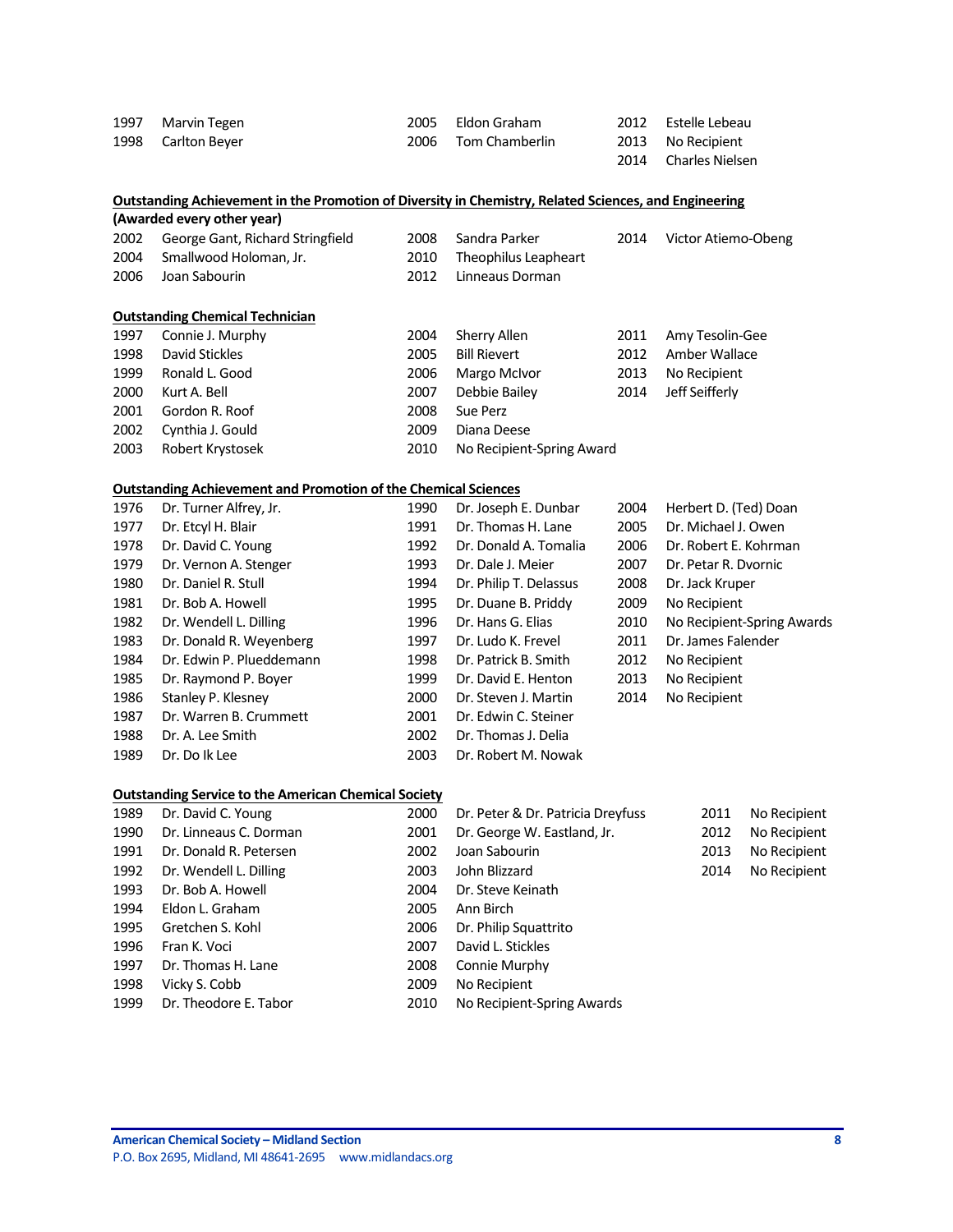# **ACS National Awardsfor 2015–2016 Nomination** *Diana Deese, Awards Committee Chair, Midland Section ACS*

ACS Award for Achievement in Research for the Teaching and Learning of Chemistry ACS Award for Affordable Green Chemistry ACS Award for Computers in Chemical and Pharmaceutical Research ACS Award for Creative Advances in Environmental Science and Technology **ACS Award for Creative Invention** ACS Award for Creative Research and Applications of Iodine Chemistry ACS Award for Creative Work in Fluorine Chemistry ACS Award for Creative Work in Synthetic Organic Chemistry ACS Award for Distinguished Service in the Advancement of Inorganic Chemistry ACS Award for Encouraging Disadvantaged Students into Careers in the Chemical Sciences ACS Award for Encouraging Women into Careers in the Chemical Sciences ACS Award for Research at an Undergraduate Institution ACS Award for Team Innovation **ACS Award in Analytical Chemistry** ACS Award in Applied Polymer Science ACS Award in Chromatography ACS Award in Colloid and Surface Chemistry ACS Award in Industrial Chemistry ACS Award in Inorganic Chemistry ACS Award in Organometallic Chemistry **ACS Award in Polymer Chemistry ACS Award in Pure Chemistry** ACS Award in Separations Science and Technology ACS Award in the Chemistry of Materials ACS Award in Theoretical Chemistry Award for Volunteer Service to the American Chemical Society Roger Adams Award in Organic Chemistry Alfred Bader Award in Bioinorganic or Bioorganic Chemistry Earle B. Barnes Award for Leadership in Chemical Research Management Ronald Breslow Award for Achievement in Biomimetic Chemistry Herbert C. Brown Award for Creative Research in Synthetic Methods James Bryant Conant Award in High School Chemistry Teaching Arthur C. Cope Award Arthur C. Cope Scholar Awards Elias J. Corey Award for Outstanding Original Contribution in Organic Synthesis by a Young Investigator F. Albert Cotton Award in Synthetic Inorganic Chemistry Peter Debye Award in Physical Chemistry Frank H. Field and Joe L. Franklin Award for Outstanding Achievement in Mass Spectrometry Francis P. Garvan - John M. Olin Medal James T. Grady - James H. Stack Award for Interpreting Chemistry for the Public "New" Harry Gray Award for Creative Work in Inorganic Chemistry by a Young Investigator Ernest Guenther Award in the Chemistry of Natural Products Kathryn C. Hach Award for Entrepreneurial Success E. B. Hershberg Award for Important Discoveries in Medicinally Active Substances Joel Henry Hildebrand Award in the Theoretical and Experimental Chemistry of Liquids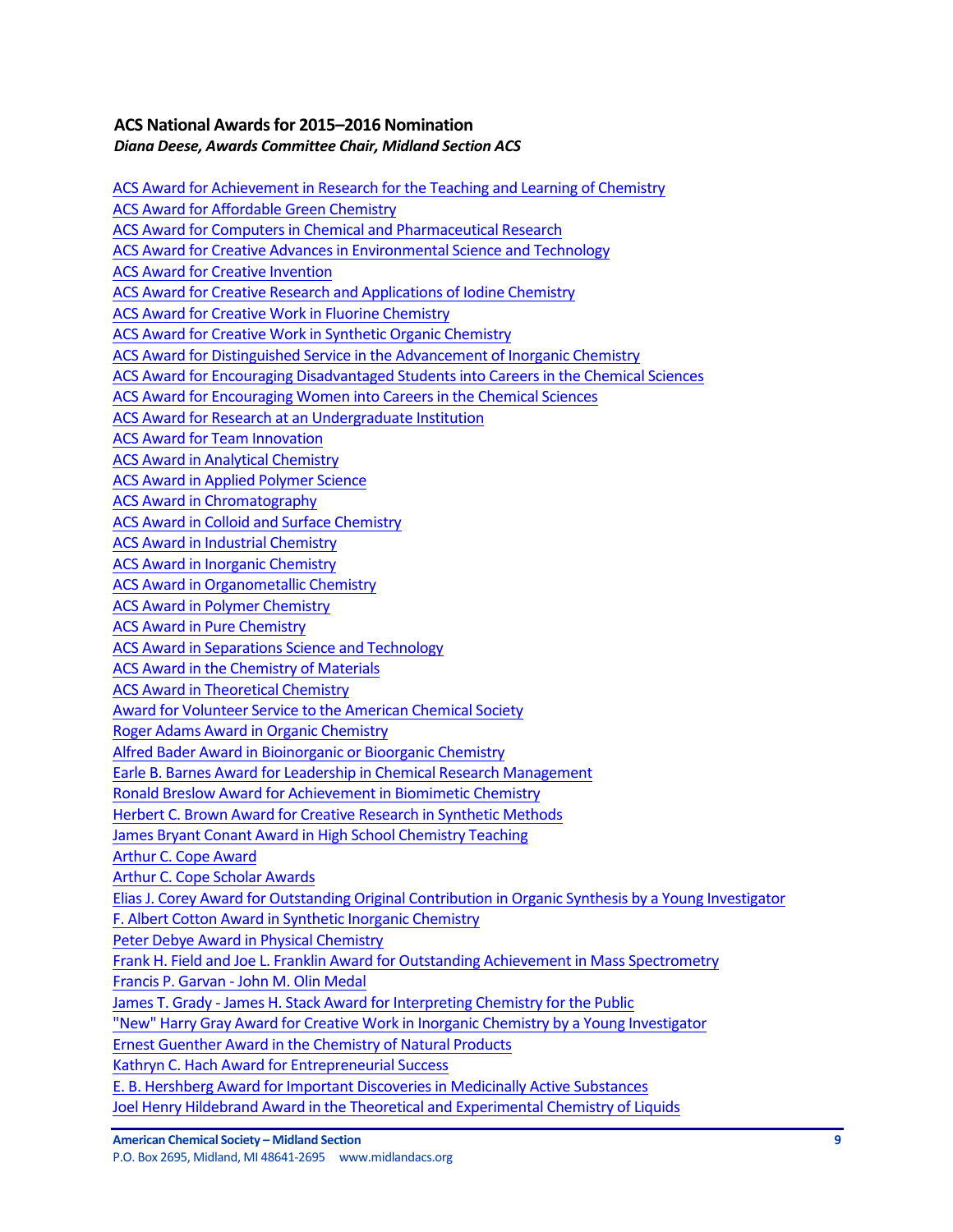E. V. Murphree Award in Industrial and Engineering Chemistry Nakanishi Prize Nobel Laureate Signature Award for Graduate Education in Chemistry James Flack Norris Award in Physical Organic Chemistry George A. Olah Award in Hydrocarbon or Petroleum Chemistry Charles Lathrop Parsons Award George C. Pimentel Award in Chemical Education Priestley Medal Glenn T. Seaborg Award for Nuclear Chemistry Gabor A. Somoriai Award for Creative Research in Catalysis The George and Christine Sosnovsky Award for Cancer Research E. Bright Wilson Award in Spectroscopy Ahmed Zewail Award in Ultrafast Science and Technology Heroes of Chemistry

Criteria and deadlines for the National ACS awards, and other grants and considerations, can be found at:

http://www.acs.org/content/acs/en/funding-and-awards/awards/national/2015-national-awardsadminstered-by-acs.html

## **Call for ACS Fellow Nominations** *Michelle Cummings, Chair, Midland Section ACS*

The Midland Section ACS leadership is requesting nominations for the 2015 class of American Chemical Society (ACS) Fellows. The ACS Fellows Program was created by the ACS Board of Directors in December of 2008 to recognize members of ACS for outstanding achievements in, and contributions to, science, the profession, and the Society.

ACS Fellows must be current members in good standing with the Society and have documented excellence and leadership in both science and volunteer service in the ACS community. Scientific experience may include technical, educational, professional, and/or managerial impact that has a lasting benefit on one of the chemical sciences. Volunteer service in the ACS community includes any action/position that resulted in significant enhancements to the ACS, its products, or services.

Fellows are selected by a broadly representative selection committee appointed by the Board Committee on Grants & Awards, which has governance oversight for the program.

Nominations may be submitted individually through a self-nomination process, or by technical divisions, local sections, or national committees. The Midland Section is limited to two ACS Fellow nominations, so please contact any Midland Section Board member if you would like to nominate yourself or a colleague for this prestigious award by February 1, 2015.

Additional information regarding this award, eligibility, and nominations can be found at the following link: http://www.acs.org/content/acs/en/funding-and-awards/fellows.html.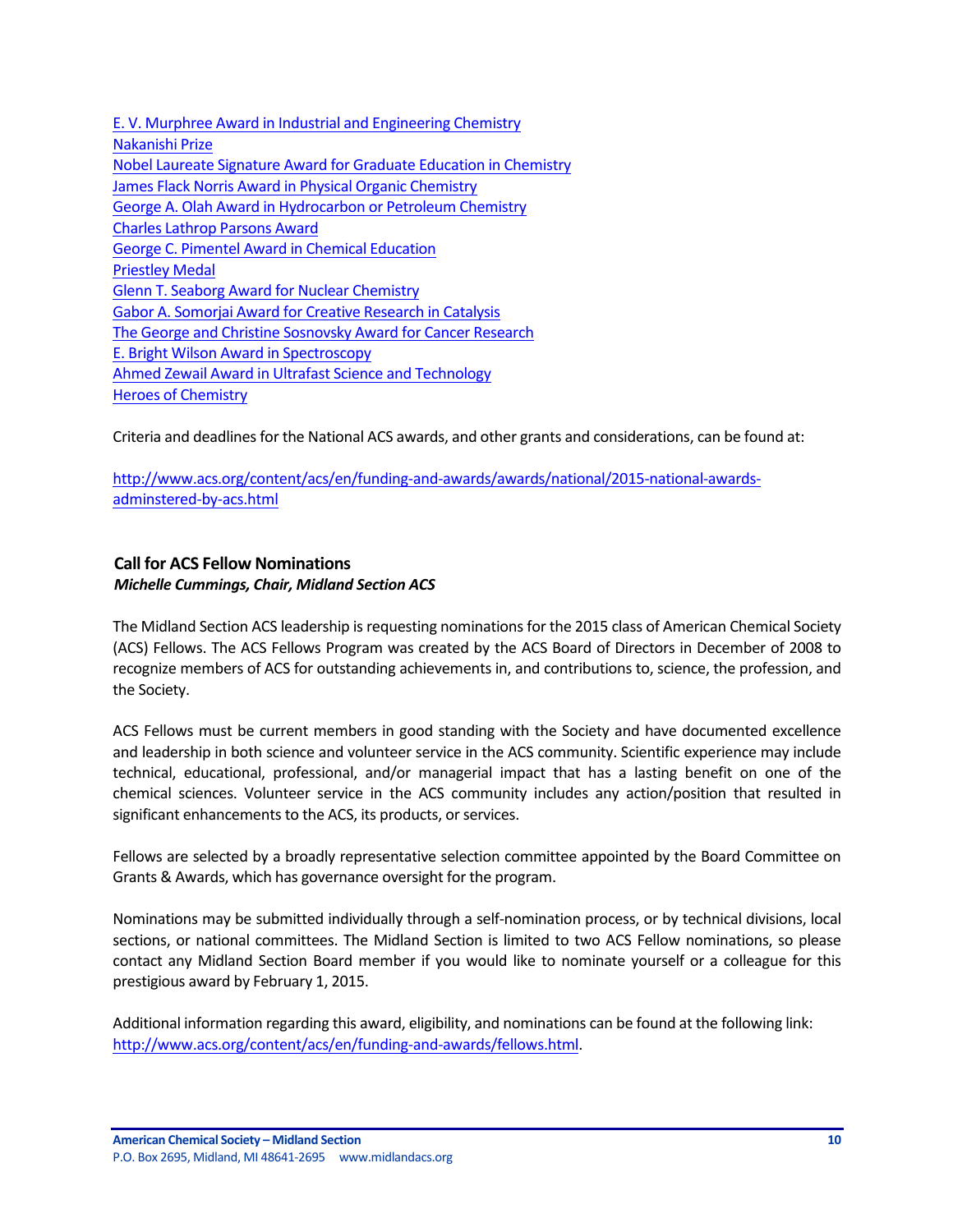# **Acknowledging Dedication—Thank You, Bob Howell** Gina Malczewski, Outreach Committee Leader and Secretary, Midland Section ACS

Dr. Bob Howell has been a professor of chemistry at Central Michigan University since 1976, when he first became involved with Midland ACS. His research interests include polymerization, polymeric supports for drug delivery, fire retardants, and bioplastics. Bob has been a member of the Midland Section Board for over 30 years, and a councilor for 21 years.

To be an effective councilor, both a sound understanding of the history of the Section and some experience at the national level are essential. The crucial components of ACS governance occur in the various committees rather than at Council meetings. Several years as councilor are usually required to secure membership on major committees, and Bob served on three prominent ones. This provided the Midland Section influence that would not be possible otherwise.

Committees Bob has served on at the national level include: the Committee on Professional Training (CPT; responsible for approval and review of ACS-certified programs in chemistry); the committee on Nomenclature, Terminology and Symbols (NTS); the Polymer Education Committee (PolyEd); the Patents and Related Matters Committee (CPRM); and the Organic Examinations Committee. He chaired the committee for the preparation of the 2012 exam. Bob received the E. Ann Nalley Award for Outstanding Service to ACS, and in 2011 was elected an ACS Fellow.

At the local level, Bob served the Section in various capacities since 1978: Section chair, 1983, 1984; member of the Board of Directors, 1993–present; member and chair of many committees; Project SEED preceptor (national award 2003); organized symposia (many) for Fall Scientific Meetings; financial affairs task force, and many others. He also has won a number of local awards, including the Midland Section ACS Award for Outstanding Service in 1993.

As he leaves his councilor position, we hope Bob will continue to be active in our organization, and sincerely thank him for many years of exceptional volunteer service to the chemical sciences, our Society and our Section.

## **Delta College Seeks Full-Time Chemistry Instructor** *Delta College Human Resources*

Delta College currently has an opening for a full-time chemistry instructor. The position is one-year renewable (division chair replacement). Required qualifications include:

- Master's degree in chemistry or closely related field from an accredited institution of higher education. Degree must be attained by August 1, 2015.
- Demonstrated currency in the field of chemistry.
- Minimum technology skills.

Teaching and industrial experiences will be considered. The position will remain open until filled. All application materials must be received before an applicant will be considered. For further details and qualification requirements, please see the web posting: https://delta.peopleadmin.com/postings/1924.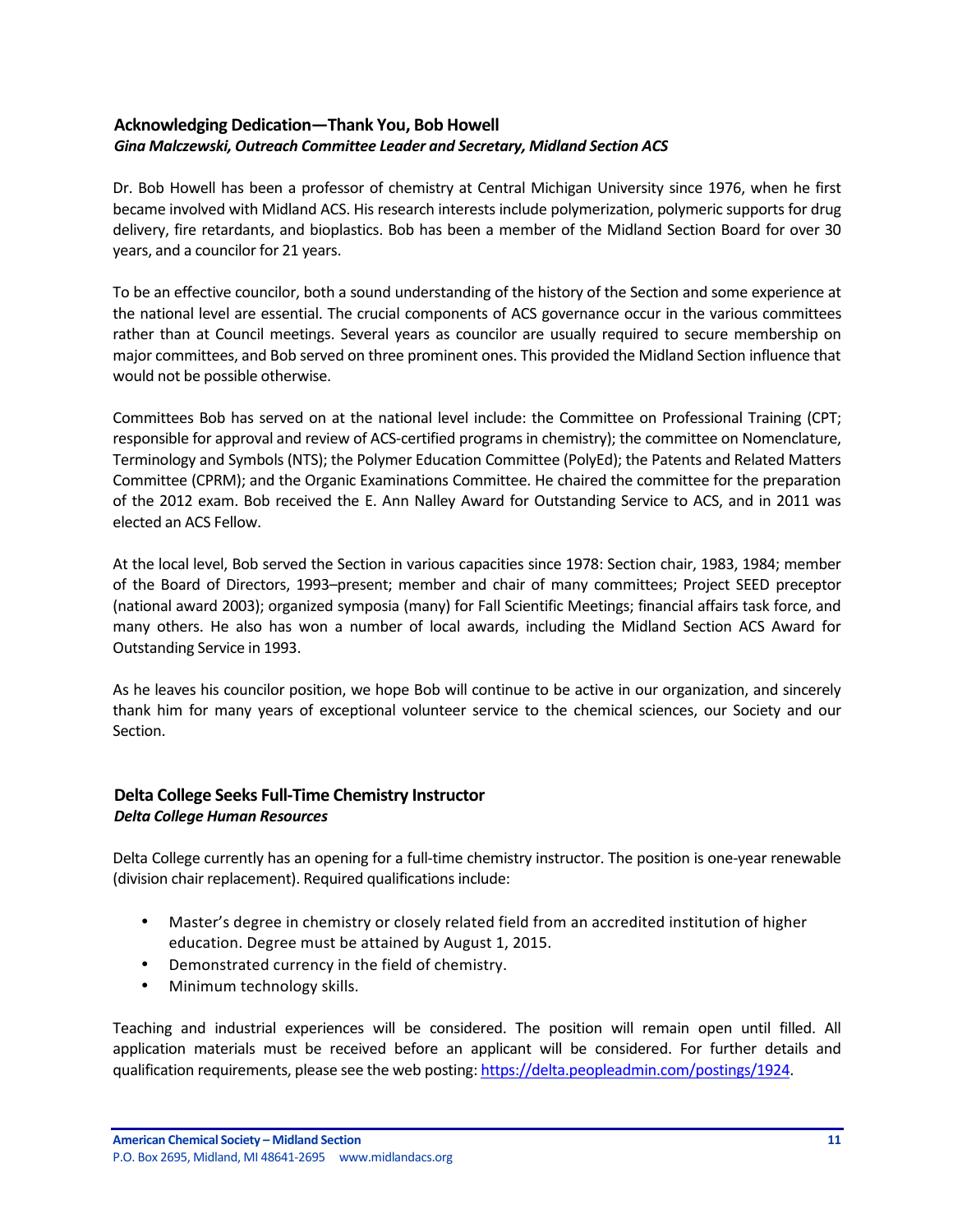# **Science Café: Chemistry of Cosmetics – January 10** *MCFTA Program Office*

The American Chemical Society–Midland Section and Midland Center for the Arts present "Cosmetics: The Science of Beauty" with Jason Vogel of Dow Corning Application Engineering & Technical Service and Dr. Gina Malczewski.

# Saturday, January 10, 2015 **11:00 AM – 12:30 PM Midland Center for the Arts Ticket Prices: FREE!**

Join us to explore cosmetic science, especially as it relates to silicones in personal care. Learn about hair and skin, the tests that are used to evaluate cosmetic products, and the nature of typical products. Guests will make their very own lotion! Ticket prices are free, but pre-registration is required ahead of time to guarantee a seat! To pre-register, go to Science Cafe: Cosmetics.

Recommended for ages 10 and up. Ages 12 and under must be accompanied by an adult. Limited availability, so please register early! For more information, contact Gina at reginamalczewski@gmail.com.

# **Upcoming Events Sponsored by the Mid-Michigan Section of AIChE** *Bruce Holden, Secretary, Mid-Michigan AIChE*

All Midland Section ACS members are cordially invited to attend any of several invited-speaker events hosted by the Mid-Michigan Section of the AIChE. These meetings are held at the Grand Traverse Pie Company, 2600 North Saginaw Road, in Midland. Admission is free and may be accompanied by a limited supply of free sandwiches or pizza with other food available for purchase on site. Meeting times and locations are subject to change, so be sure to check out the MMAIChE website at http://www.mmaiche.org for any updates to the schedule.

Some of the following events may be of interest to Midland Section ACS members. More information on each of these events, including presentation abstracts and short bio sketches of the presenters, is available on the MMAIChE website. Just click on "Program Flyer" near the top of the MMAIChE Events page at http://www.mmaiche.org/events.html. You may also contact Bruce Holden at bsholden@dow.com or 989-636-5225 for more information.

- Dan Hickman, Fellow, Dow Chemical (recipient of 2014 Chemical Engineer of the Year award) Scale-Up of Two Industrial Trickle Bed Hydrogenations Using Laboratory Reactor Data Wednesday, January 21, 2015, 6:00 PM dinner (optional), 7:00 PM presentation
- Margie Pierce, Owner, Sourcing Engineers, Inc. *Entrepreneurship in Engineering* Wednesday, February 18, 2015, 6:00 PM dinner (optional), 7:00 PM presentation
- **Aaron Johnson**, Global Application Development Leader, Dow Water & Process Solutions *Potential and Controversies of Fracking* Wednesday, March 11, 2015, 6:00 PM dinner (optional), 7:00 PM presentation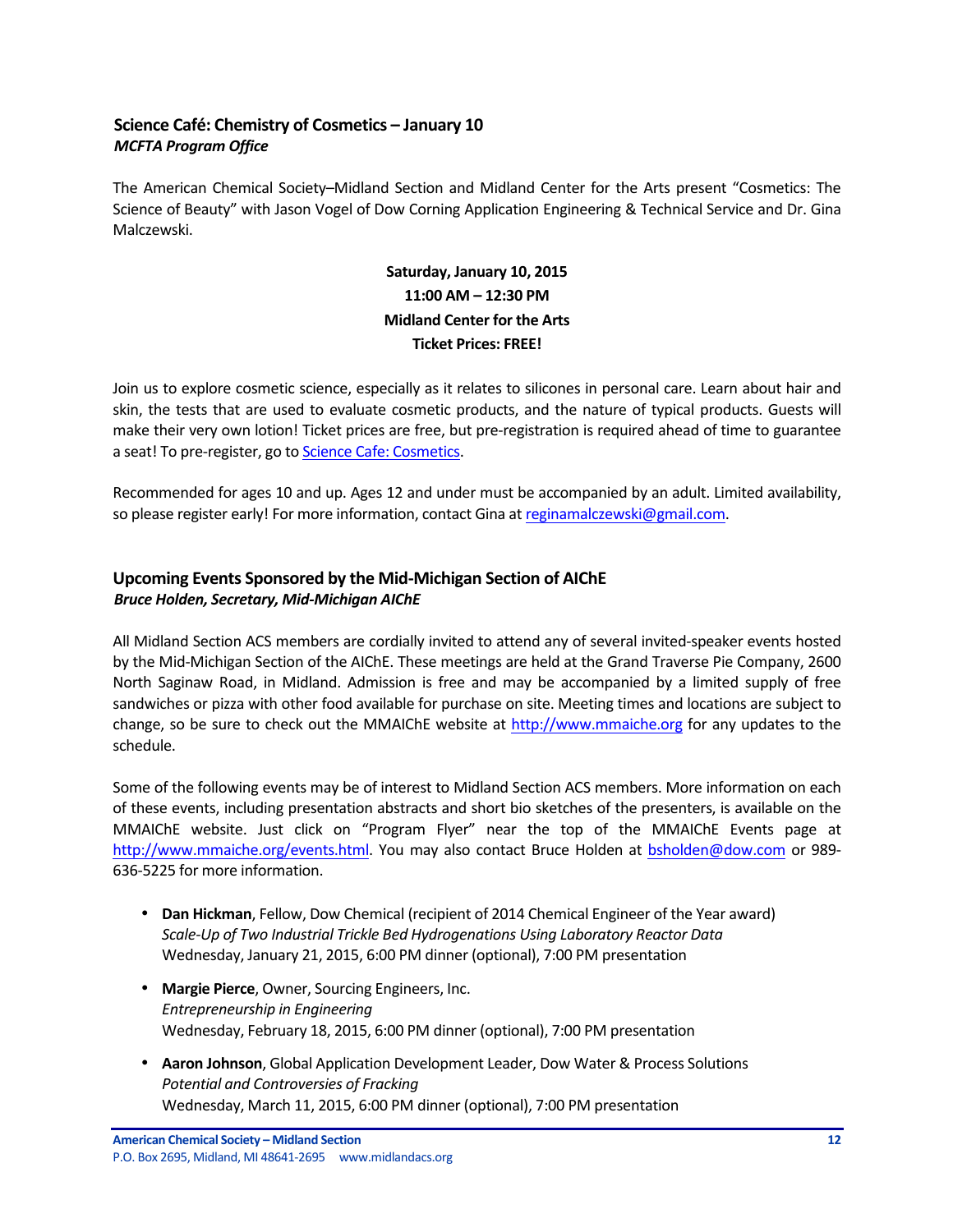• **Joe VanderKelen**, President, SMI Snow Makers SMI Snow Makers and the Sochi 2014 Olympics Tuesday, April 7, 2015, 6:00 PM dinner (optional), 7:00 PM presentation

## **Antique Analytical Instrument—Free to Good Home** *Theron Brayman*

Is anyone in the Midland Section collecting antique analytical instruments? I am a retired chemist, formerly with Dow Corning, and I have a Kletz Bio color comparator that I would like to give to any interested individual.

It was patented in 1928 and has a metal base, two tubes for sample and standard, a light source and viewing eyepieces whose positions can be adjusted—sort of a transitional method between Nessler tubes and a colorimeter.

We are downsizing prior to moving to a milder climate and I would like to give this to someone who collects such things. If I can't find anyone, it will have to go in the trash, unfortunately. If anyone is interested, please contact Theron Brayman at 989-750-6749.

# **WCC and YCC Hosted Program-in-a-Box: Speaking Simply, Communicating Your Science Wendy Flory, Women Chemists Committee (WCC)**

On Tuesday October 7, the Women Chemists Committee (WCC) and Younger Chemists Committee (YCC) hosted Program-in-a-Box where National ACS provides the speakers and we provide the audience. The topic of this webinar was Speaking Simply, Communicating your Science, focusing on quickly, yet effectively, speaking about scientific research. Because this program focused on students and recent graduates, the local WCC and YCC decided to host this event at two locations, one in Midland and one on the CMU campus.

The evening started at 6 PM with networking and icebreaker activities, and of course the big draw...pizza! The favorite group activity was to have one person create a structure with toothpicks and marshmallows, then get their partner to recreate the structure without looking. Prizes were given, and all enjoyed consuming their work!

The live-feed webcast began at 7 PM and featured speakers Douglas Dollemore and Darcy Gentleman, both from the ACS office of Public Affairs. In all, the combined events drew about 30 people from both academia and industry. Midland was one of almost 130 groups hosting this event. Look for the next Program-in-a-Box coming in the spring of 2015.

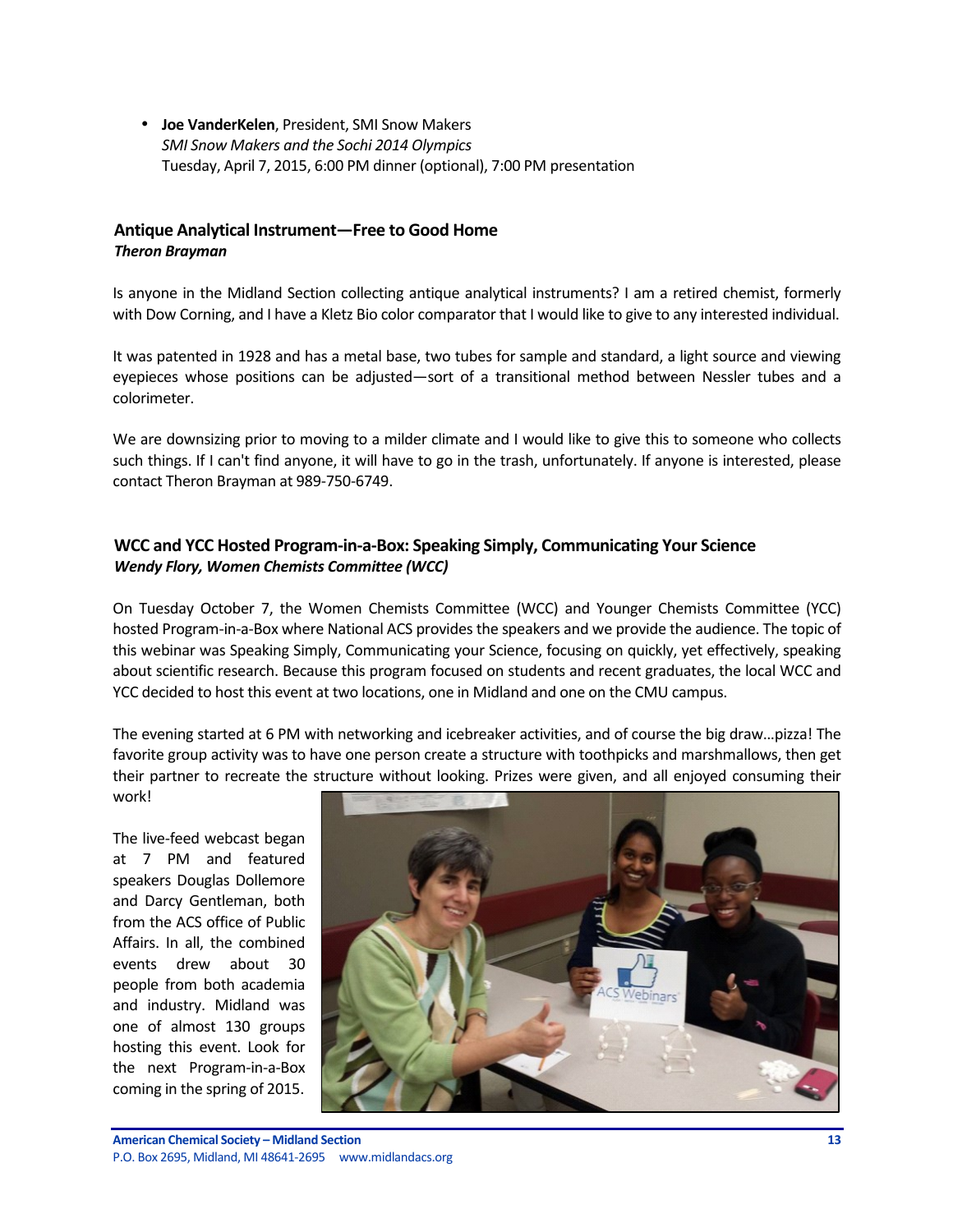# **Chemists Without Borders(CWOB) Seeks ACS Member to Join Board Steve Chambreau, President and Co-Founder, Chemists Without Borders**

We are expanding our Board of Directors to bolster the skill sets, experience and professions in the boardroom. Drawing from the expertise of additional members, we hope to achieve better governance, and increase the human and financial resources we have available for achieving our mission. The Chemists Without Borders (CWOB) group would like to invite a member of the American Chemical Society–Midland Section to become a board member of CWOB and to, additionally, be a liaison to the Midland Section and to **National ACS.** 

The role of Chemists Without Borders board members is to:

- Oversee the financial operations of the organization
- Maintain the legal and ethical standing of the organization and its staff
- Provide leadership and strategic direction for the organization
- Serve as guardians of the public trust
- Ensure that the organization remains accountable to its donors and to the general public
- Actively secure resources needed to execute the organization's mission

We ask board members to spend roughly 10 hours per month on board duties. Candidates may reside within the United States or abroad. All board members are expected to serve on a working group (similar to a committee), which may be chaired by either a board member or non-board member volunteer. A detailed description of essential duties and responsibilities, as well as knowledge, skills and abilities needed, is available.

While we are looking for a broad range of backgrounds, and a balance of men and women, we are also especially looking for individuals with one or more of the following skills and areas of experience:

- Strong personal network with individuals and organizations who have access to financial and other resources needed
- Communications, media & public relations
- Law
- Finance
- International humanitarian expertise
- In-country expertise
- Organizational development or management
- Strategy and planning
- Building a start-up business
- Program metrics and evaluation
- Event planning

We welcome both experienced and first-time board members. Service on Chemists Without Borders' Board of Directors is without remuneration, except for approved administrative support, travel, and accommodation costs in relation to board members' duties. The board selection process is fairly informal, but generally follows the following steps: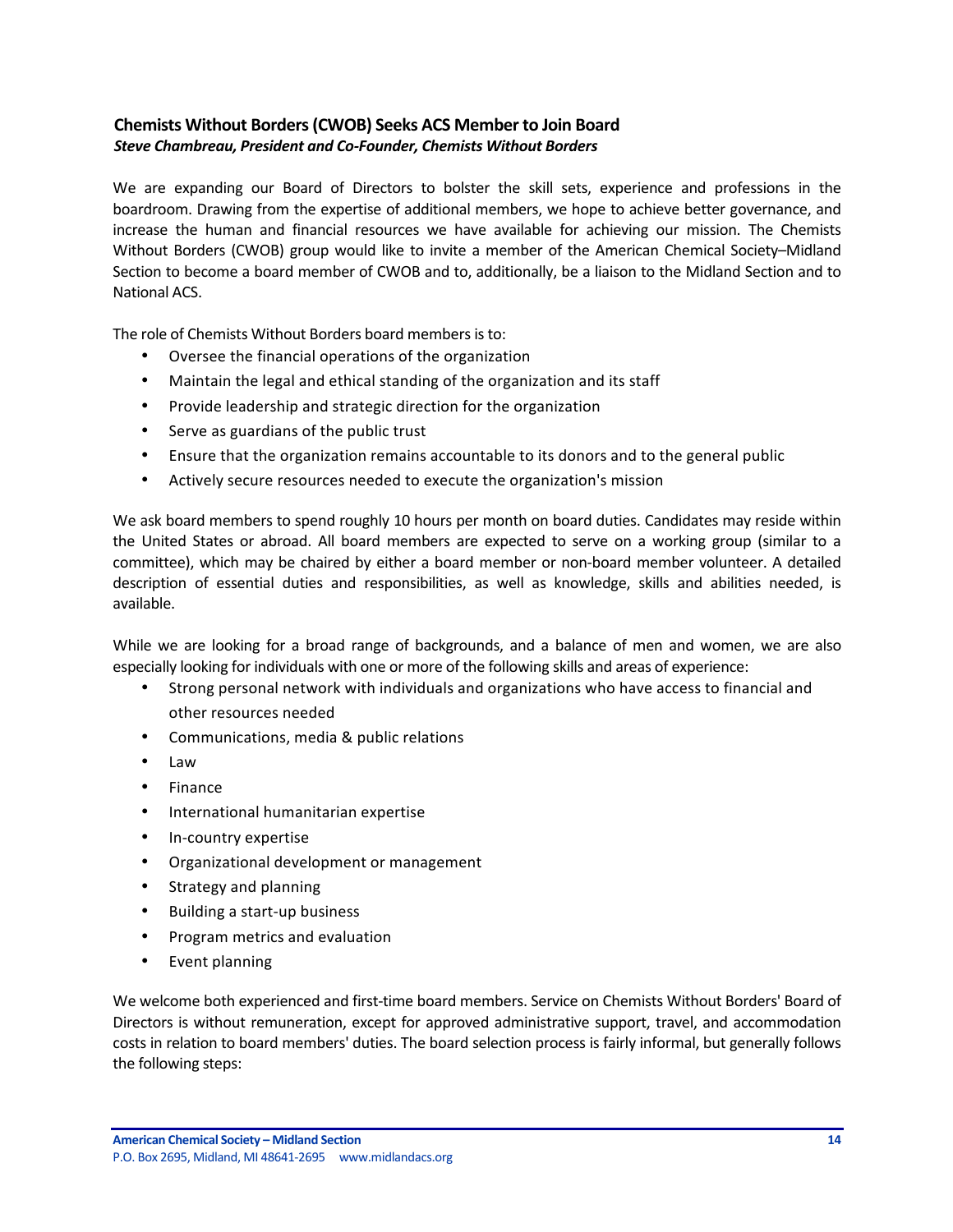- 1. Meet (either in person or virtually) with at least two current board members to discuss possibilities, requirements, and questions. In most cases, one of these board members will be the current chair of the Board.
- 2. Join and participate on one of our working groups for a minimum of 45 days prior to being nominated to join the board. This will provide an opportunity for us to get to know each other better.
- 3. We will ask candidates to provide several references, which will be checked.
- 4. You will probably be given the opportunity to join in one or more board meetings prior to joining the board.
- 5. Chemists Without Borders members will vote during an online membership meeting convened especially for electing board members. Chemists Without Borders members include current board members as well as our most active volunteers.
- 6. If you are elected, you will be required to sign several agreements.
- 7. You will be assigned to a "board buddy."

Most BOD meetings will be virtual, so travel time and expenses are not necessary. For more information, please contact Nina Paquette at ninapaquette@gmail.com, or by phone at 989-513-1413.

# **Sigma Xi Elects Tom Lane North Central Regional Associate Director** *Bob Howell, Councilor, Midland Section ACS*



Members of Sigma Xi, The Scientific Research Society, voted November  $10 -$ December 9 to select their future officers. The 2014 elections had the highest participation since voting was first held online in 2011, and this year's candidates were especially impressive. Tom Lane, scientist emeritus at Dow Corning Corporation, was elected North Central Regional Associate Director.

Tom received his undergraduate education, in chemistry, at Purdue University, a master's degree from Central Michigan University and his Ph.D. in physical organic

chemistry from the Open University in England. Both Purdue and CMU have recognized him with their Distinguished Alumni Award. Tom received the highest level of recognition from the Open University for his contributions to the arts and sciences, education, and the university with an honorary doctorate degree that was presented at a special ceremony in the Palais des Congrès, Versailles, France (September 2011).

He worked at the Dow Corning Corporation for 35 years where he achieved the highest scientific rank within the corporation for his technical contributions in the areas of interfacial science, scientific computing, and in the biology and biotechnology of silicon. These accomplishments have been internationally recognized and summarized in over 15 U.S. and 85 International patents, 400 technical presentations, 170 scholarly reports or publications, 5 book chapters and an encyclopedia chapter on silicon chemistry.

Tom holds academic positions in both the U.S. and the U.K. He is the 2009 president of the American Chemical Society, a Fellow of the Royal Society of Chemistry, an American Chemical Society Fellow, a Sequoyah Fellow of the American Indian Science and Engineering Society, a Fellow of the Society for the Advancement of Hispanic/Chicanos & Native Americans in Science and a number of other professional organizations. Today, his primary focus is education, student success, and the STEM pipeline.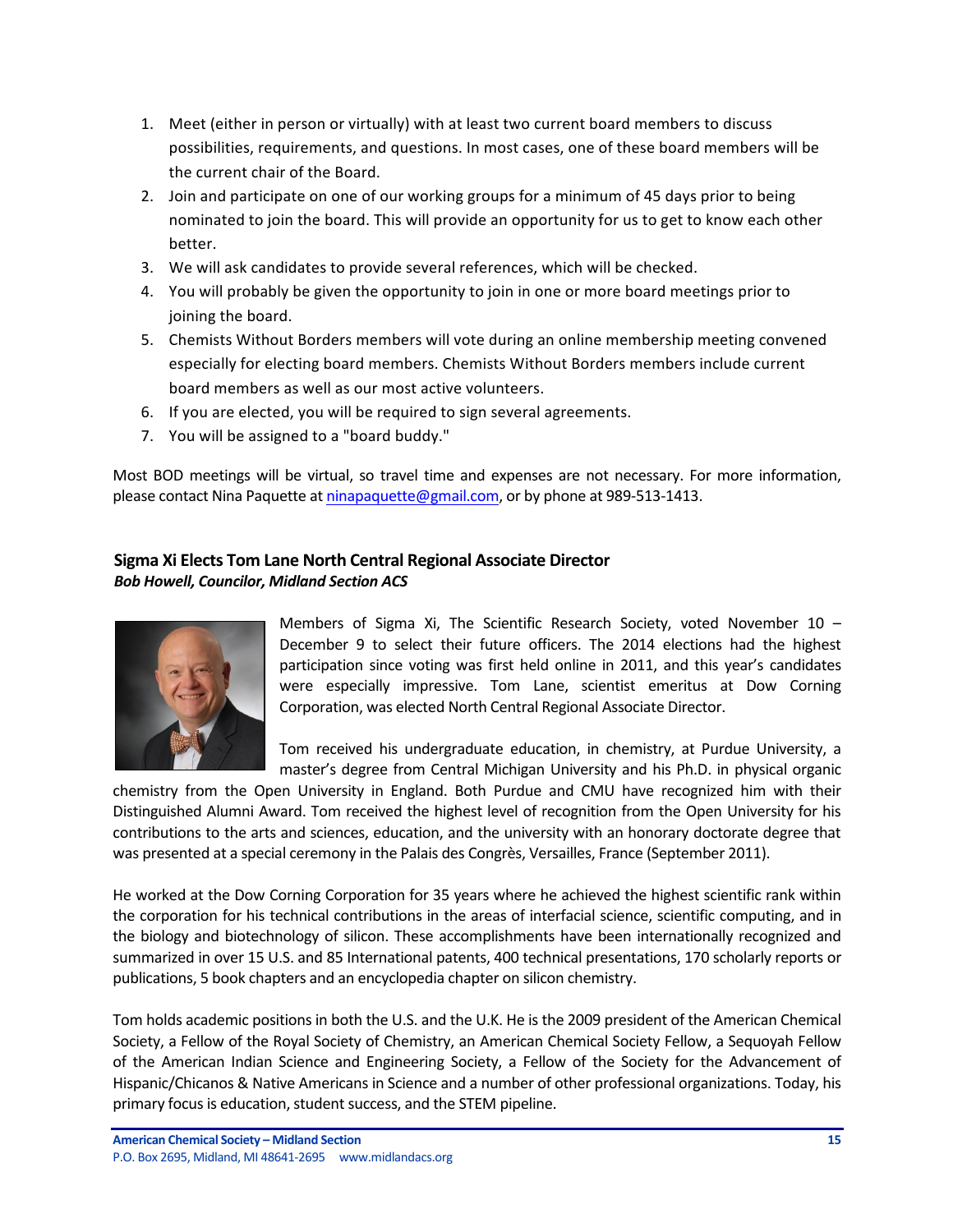For fun, Tom enjoys photography. He specializes in black & white, film photography using large wooden field cameras (8x10 inch negatives). He maintains a professional level darkroom in his home to develop and print his images using techniques and formulas that date back to the mid-1800s.

Although Tom's involvement in Sigma Xi has been limited to serving as the Midland Chapter president (1988– 89), his leadership experience in professional societies and nonprofits is both relevant and extensive. His experiences at the national level within the American Chemical Society include: president-elect, 2008; president, 2009; past president, 2010; member of the Board of Directors, 2008–2010; Executive Committee, member, 2008–10; ex officio councilor, 2008 – lifetime; Committee on Budget and Finance, 2007–16, vicechair in 2010, associate member, 2006; Committee on Corporation Associates, 2000–07, chair from 2005–07, vice-chair from 2002-04 and consultant, 2010-14; Board of Trustees, Group Insurance Plans for ACS Members, 2002–10, chair from 2007–10, vice-chair and chair pro tem, 2006; Committee on Committees (ConC), member ex officio, 2008; Council Policy (CPC), chair in 2009, member from 2008–2010; Grants and Awards (G&A) member, 2008–09; Public Affairs and Public Relations (PA&PR) member, 2008; Executive Compensation, chair, 2010 and member ex officio, 2009, 2008 (nonvoting); Development Advisory Board, 2008–2010; Planning Committee, member, 2008–2010; Society Committee on Education, member, 2011–16; Leadership Advisory Board, 2011-16.

Related experiences include: trustee and past chairman of the Board of Trustees, Delta College, University Center; trustee, Delta College Foundation Board; trustee and vice president, Dow Corning Foundation; director, Big Brothers and Big Sisters (2007–2010); Board of Managers, Alden B. Dow Museum of Science and Art (2004–2010); director of planning and policy, Center of Interfacial Engineering, University of Minnesota, 1991–94; Chemistry Board, Kettering University, 1998–07; director, Biosensor Enterprise, LLC (2006–2010).

For more information, please visit: https://www.sigmaxi.org/about/leadership/society-elections/electionassocdir14-nc#sthash.WPyXvaRh.dpuf.

## **Vickie Langer Accepts** *The Midland Chemist* **Editor Role** *Amy Tesolin-Gee, Midland Chemist Editor and Publicity Chair*



Photo courtesy of V. **Langer**

On behalf of the Midland Section ACS, Steve Keinath and I would like to extend a warm welcome and most sincere thanks to Midland Section ACS member Vickie Langer for answering the call to edit *The Midland Chemist* (MC).

Vickie earned her bachelor's degree in chemistry in 2000 from Indiana University– Purdue University Indianapolis (IUPUI). She joined Dow AgroSciences in Indianapolis in 1993 and transferred to The Dow Chemical Company in Midland in 2001, where she currently works as a senior chemist with the Toxicology and Environmental Research and Consulting group.

Vickie's enthusiasm and editing experience will serve the Midland Section well as she comes aboard, helping to maintain the quality and continuity of the Section's 50-year MC tradition. She will assume responsibility for even-month issues in 2015, serving as co-editor with Steve.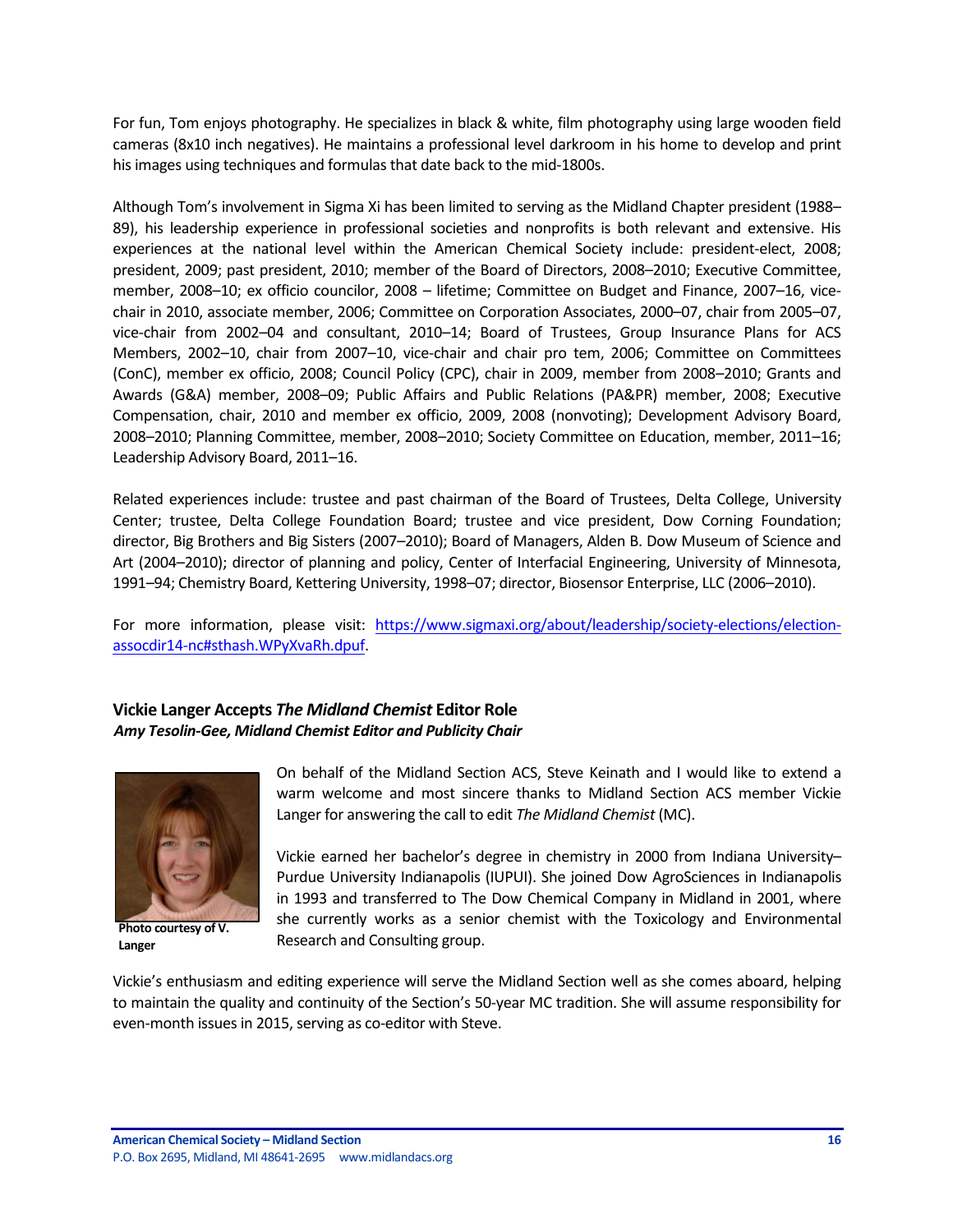# **In Past Issues of** *The Midland Chemist Wendell L. Dilling, Director and Historian, Midland Section ACS*

### **50 Years Ago**

In *Central Michigan University* – New Building Well-Equipped for Modern Science Teaching: "Central Michigan University opened its new \$2.75 million science building last September 1, after years of operation and science instruction in cramped, outmoded facilities. The new structure, largest on the campus, is named in honor of an emeritus Head of the Department of Physics and Chemistry, Kendall P. Brooks. It houses the Departments of Chemistry, Physics, Biology, Mathematics and Geography in some 115,000 square feet of floor space of the most modern design."

#### **40 Years Ago**

In *Precisely a Century,* by B. R. Stanerson: "On April 6, 1976, thousands of ACS members will gather in New York to celebrate a special occasion, the Centennial of the Society. The climatic banquet will take place precisely 100 years to the hour from the time those 35 chemists assembled to organize the American Chemical Society."

## **30 Years Ago**

In *Chairman's Corner*, by Bob A. Howell: "The fall has been a busy period for our Section. In September, the first annual Authors' Night was held at MMI. This activity was undertaken to recognize those Section members who have authored a publication, either as a journal article or as a patent, during the preceding twelve months. A glance at the long list of member publications is sufficient to generate a strong appreciation for the vitality within the Section. Wendell Dilling and his committee members are certainly to be commended for their efforts in organizing this very successful evening of recognition. The location of subsequent Authors' Night programs will be rotated among the academic institutions in the Section. It is anticipated that the 1985 event will be held at CMU, and the following year at SVSC (probably, in a new science facility!)."

#### **20 Years Ago**

In *From the Chairman...*, by Robert Kohrman: "THANK YOU! This month brings my last column as Chairman of the Midland Section and also brings to a close a most challenging and yet rewarding year for me. ... One of the more delightful activities of the year was the opportunity to work with some wonderful people as part of the 75th anniversary committee. Mary Reslock, Lee Smith, Dan Stull, Vernon Stenger, Earl Warrick, Bill Pike, Wendell Dilling, Gary Skory, and Fran Voci made this celebration an important memory for all of us."

#### **10 Years Ago**

In *Chair Column* – *Another Vintage Year*, by Joe Ceraso: "The year has gone by amazingly fast. We have completed a number of successful programs with loads of fun. It is a humbling experience to be at the focal point of all the efforts from our Section volunteers. The energy and enthusiasm among the volunteers, including the Midland Section Board of Directors is incredible. In October 2003, the Midland Section of the American Chemical Society initiated an inaugural *fund drive* for an annual endowed scholarship fund with an ultimate goal of \$100,000. We will be making the first award(s) in 2005. Eventually, this will enable the funding of five annual scholarships of \$1,000 or more to college students in the Midland Section's area seeking academic degrees in the chemical sciences at colleges and universities."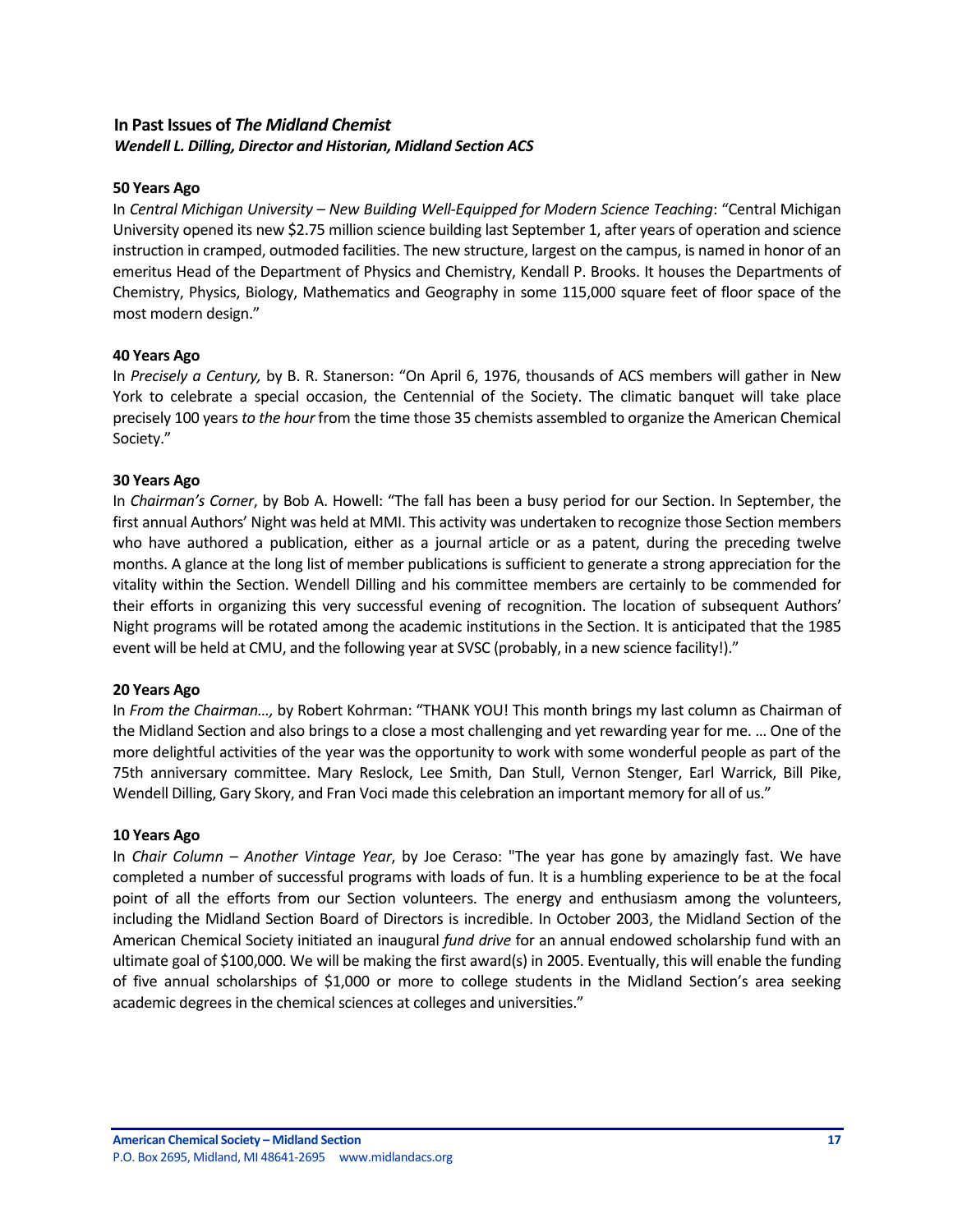# **Upcoming Dates, Events, and Other Updates**

- January 5 (7:00 8:30 PM) ACS Board meeting, MCFTA Board Room (in person), or via conference call at phone number: 866-299-7945, participant code: 9837036#.
- January 10 (11:00 AM 12:30 PM) *Chemistry of Cosmetics*, Midland Center for the Arts. Free event, however, pre-registration is required ahead of time at Science Cafe: Cosmetics.
- January 21 (6:00 8:00 PM) MMAIChE sponsored lecture, *Scale-Up of Two Industrial Trickle Bed Hydrogenations Using Laboratory Data*, presented by Dan Hickman, Fellow, Dow Chemical (recipient of 2014 Chemical Engineer or the Year award). Location and time: Grand Traverse Pie Company, 2600 North Saginaw Road, Midland, 6:00 PM dinner (optional), 7:00 PM presentation. For more information, see http://www.mmaiche.org/events.html and click on "Program Flyer" near the top of the page, or contact Bruce Holden at bsholden@dow.com.
- February 1 Nomination deadline for ACS Fellows. To submit nominations, contact any Board member. Additional information regarding this award, eligibility, and nominations can be found at the following link: http://www.acs.org/content/acs/en/funding-and-awards/fellows.html.
- February 2 (7:00 8:30 PM) ACS Board meeting, MCFTA Board Room (in person), or via conference call at phone number: 866-299-7945, participant code: 9837036#.
- February 18 (6:00 8:00 PM) MMAIChE sponsored lecture, *Entrepreneurship in Engineering*, presented by Margie Pierce, Owner, Sourcing Engineers, Inc. Location and time: Grand Traverse Pie Company, 2600 North Saginaw Road, Midland, 6:00 PM dinner (optional), 7:00 PM presentation. For more information, see http://www.mmaiche.org/events.html and click on "Program Flyer" near the top of the page, or contact Bruce Holden at bsholden@dow.com.
- March 2 (7:00 8:30 PM) ACS Board meeting, MCFTA Board Room (in person), or via conference call at phone number: 866-299-7945, participant code: 9837036#.
- March 11 (6:00 8:00 PM) MMAIChE sponsored lecture, *Potential and Controversies of Fracking*, presented by Aaron Johnson, Global Applications Development Leader, Dow Water & Process Solutions. Location and time: Grand Traverse Pie Company, 2600 North Saginaw Road, Midland, 6:00 PM dinner (optional), 7:00 PM presentation. For more information, see http://www.mmaiche.org/events.html and click on "Program Flyer" near the top of the page, or contact Bruce Holden at bsholden@dow.com.
- March 22–26 249<sup>th</sup> ACS National Meeting & Exposition, Denver, CO. For more information, see http://www.acs.org/content/acs/en/meetings/spring-2015.html.
- April 6 (7:00 8:30 PM) ACS Board meeting, MCFTA Board Room (in person), or via conference call at phone number: 866-299-7945, participant code: 9837036#.
- April 7 Nomination deadline for ACS Midland Section Spring Awards Banquet to honor outstanding educators, volunteers and colleagues. For more information, contact Diana Deese, Chair, ACS Midland Section Awards Committee: (989) 636-9915; dkdeese@dow.com.
- April 7 (6:00 8:00 PM) MMAIChE sponsored lecture, *SMI Snow Makers and the Sochi 2014 Olympics*, presented by Joe VanderKelen, President, SMI Snow Makers. Location and time: Grand Traverse Pie Company, 2600 North Saginaw Road, Midland, 6:00 PM dinner (optional), 7:00 PM presentation. For more information, see http://www.mmaiche.org/events.html and click on "Program Flyer" near the top of the page, or contact Bruce Holden at bsholden@dow.com.
- May 4 (7:00 8:30 PM) ACS Board meeting, MCFTA Board Room (in person), or via conference call at phone number: 866-299-7945, participant code: 9837036#.
- May 27-30 ACS Joint Great Lakes/Central Regional Meeting, Grand Rapids, MI. For more information, see http://jglcrm2015.com/.